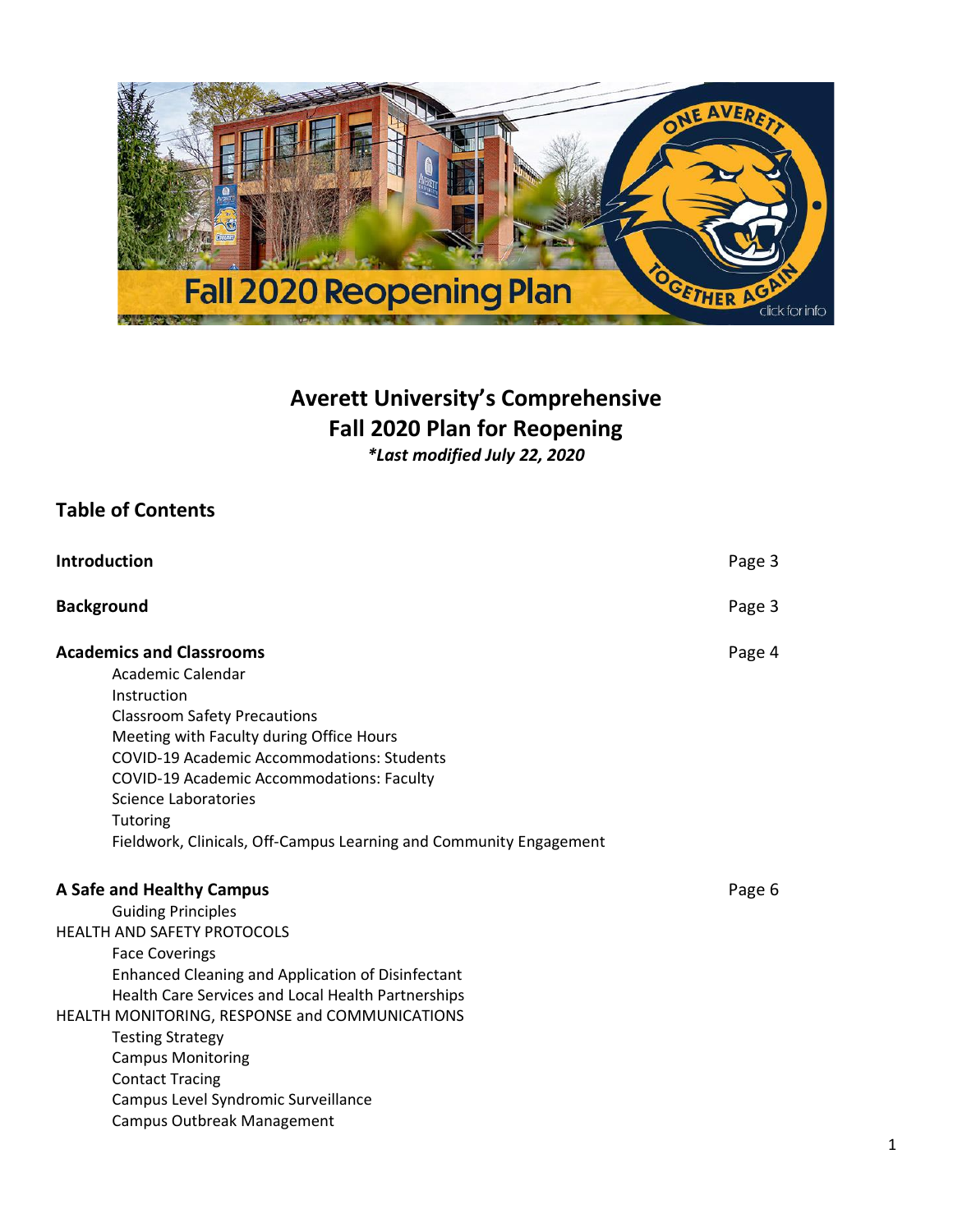Shutdown Considerations if Warranted COMMUNITY SPACES **Page 12** Dining on Campus Blount Library Schoolfield House Booksellers Communal Campus Spaces

# CAMPUS EVENTS AND VISITORS

University Events Athletics Visitor Protocols Facility Rentals

#### **Welcoming Back Averett Students Page 13**

HEALTH ASSESSMENTS AND EDUCATION

- Prior to Arrival Upon Arrival to Campus COVID-19 Accommodations International Students Counseling Services Student Information Technology Assistance Clubs and Organizations Transportation STUDENT QUARANTINE AND ISOLATION
	- Quarantine Isolation Access to Academic Adjustments After Recovery

#### RESIDENTIAL LIFE AND HOUSING

Check-in Process Housing Assignments Health and Safety Policies Visitor's Policy

#### **Welcoming Back Averett Employees Page 17 Page 17**

Prior to Arrival Upon Arrival If an Employee Becomes Sick Business Partners on Campus Faculty and Staff Technology Assistance

#### **Appendix** Page 19

Appendix A: High-Risk Populations Appendix B: Housekeeping Services and Standard Operating Plan by the Budd Group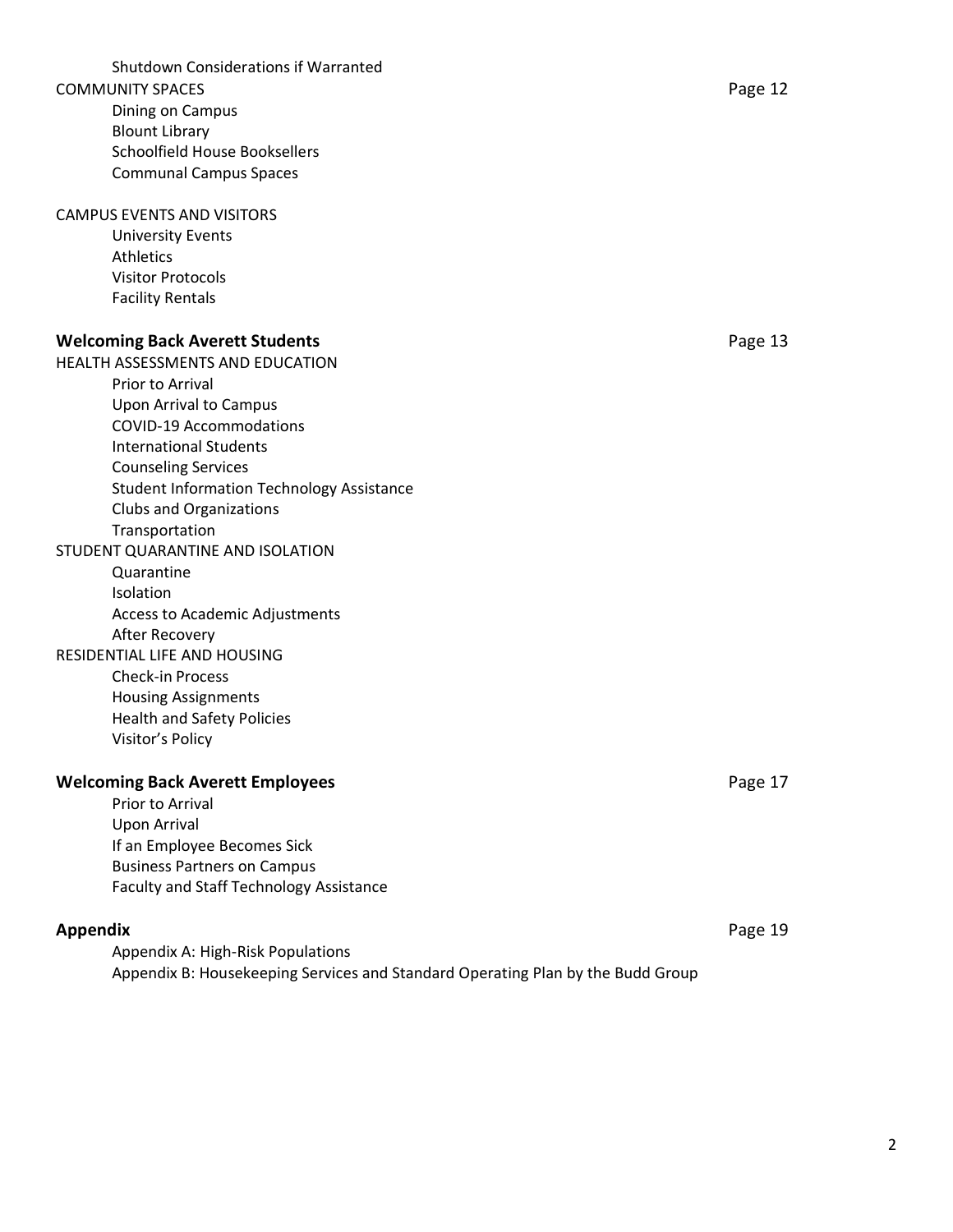

# **Averett University's Comprehensive Fall 2020 Plan for Reopening**

The Averett experience is a valued one, and while we know that Fall 2020 will be different for us all as we work through health and safety precautions, we are committed to providing a memorable on-campus experience. Averett University will implement a phased, on-campus reopening for its Fall 2020 semester. We are confident in our plans for a safe and enriching semester with the help of each person on campus. Just as the plan's name indicates, we are One Averett, focused on working together to move forward, and we cannot wait to welcome everyone back to all University locations.

# **Background**

The Averett University "One Averett, Together Again" Fall 2020 Plan for Reopening focuses on a safe return to campus for all students, faculty, staff, volunteers and visitors. The core COVID-19 campus team is comprised of the following team members:

- Dr. Tiffany Franks, President
- Mr. Buddy Rawley, Vice President for Philanthropy
- Ms. Cassie Jones, Executive Director of Marketing and Communications
- Mr. Charles Harris, Executive Vice President
- Mr. Don Aungst, CFO/COO \*(COVID-19 Campus Coordinator)
- Ms. Lesley Villarose, Dean of Students
- Ms. Meg Stevens, Athletic Director
- Ms. Stacy Gato, Vice President for Enrollment Management
- Dr. Timothy Fulop, Vice President for Academic Affairs and Student Success

This team has been hard at work for months now, with the research and input of workgroups comprised of almost 50 faculty and staff members that have been preparing for on-campus operations that meet or exceed health and safety guidelines. We have also worked very closely with local health officials and statewide higher education leaders to stay informed of the most current recommendations and to implement best practices.

We will continue to take proactive steps to keep everyone well, and to adhere to current health and safety measures. This comprehensive plan consists of many components, including: the re-entry of employees; re-entry of students; reentry of visitors; all things teaching and learning including the academic calendar; the procurement of personal protective equipment (PPE) and related health and safety supplies; ensuring that our food service and bookstore partners have plans consistent with the University's and representing best practices; adapting facilities consistent with the guiding principles of the other student, faculty and staff plans and providing appropriate services to disinfect and clean spaces appropriately; and the consistent communication of the process and planning outcomes to our campus and community stakeholders.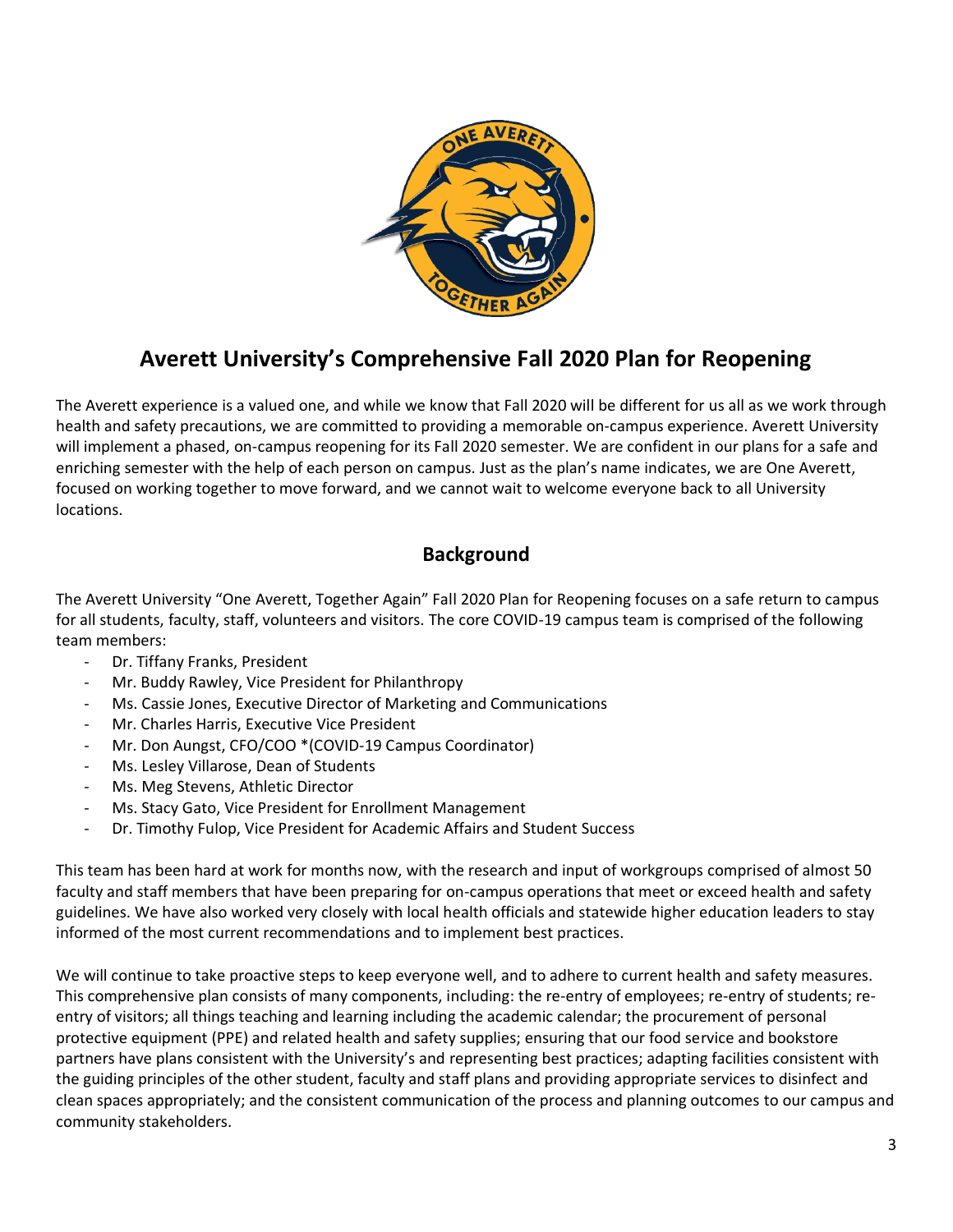High-level elements of Averett's reopening plan were shared in June with incoming and returning students, employees, the Board of Trustees, alumni and community members through an email message that included a video recapping the highlights of campus changes in the fall. The video and overarching messaging live on the University's [Alert page,](https://www.averett.edu/student-life/campus-security/livesafe/) to which users are directed from multiple places on Averett's [homepage,](https://www.averett.edu/) and information is also shared on Averett's [Facebook,](https://www.facebook.com/AverettU/) [Twitter](https://twitter.com/AverettU1859) and [Instagram](https://www.instagram.com/averettnews/) pages. This same multifaceted communications approach is being used to communicate this more comprehensive plan, as well as any future updates.

Ahead, you will find details regarding the following four sections: Academics and Classrooms, A Safe and Healthy Campus, Welcoming Back Averett Students, and Welcoming Back Averett Employees.

# **Academics and Classrooms**

We are excited to welcome students back for a new semester. While students have been away, we have been preparing to create classrooms that will support needed changes, and our faculty have been spending their summers getting ready.

Although some classrooms will look a little different, we are committed to keeping our students on a seamless path toward graduation. This fall, the high-quality, personalized attention students expect from Averett remains the same with an emphasis on health and safety protocols.

# **Academic Calendar**

Averett University will begin classes in-person on August 19, 2020, but will end the on-campus portion of the semester by Thanksgiving Break as a precaution against any possible resurgence of COVID-19 in late fall. Final projects and final exams after Thanksgiving Break will follow the current schedule but will be completed remotely.

In order to complete on-campus instruction before Thanksgiving, Averett will be in session on Labor Day, and the twoday Fall Break in October will be canceled. This plan meets and exceeds the required academic activity/seat time as required by the U.S. Department of Education.

Plans for December graduation remain flexible with the goal of hosting graduation as social distancing and health/safety guidelines permit.

#### **Instruction**

In order to provide a safe environment for students, Averett faculty are preparing to offer Fall 2020 courses as a mix of socially distanced face-to-face classes, virtual classes or a mix of both elements (dual mode instruction). This approach:

- Maintains a high level of quality and flexibility to practice social distancing in classrooms;
- Allows faculty who are at risk to teach online;
- Accommodates international students until travel into the United States is possible; and,
- Keeps students actively engaged in classes if they were to individually become sick and have to be temporarily quarantined, or have to go home en masse if there is a resurgence of the pandemic before Thanksgiving.

The traditional program at Averett has always included some online courses, and with the Averett Online non-traditional program in undergraduate and graduate programs, Averett has a wealth of experience with flexible modes of instruction.

#### **Classroom Safety Precautions**

The density and capacity of classrooms will be decreased to achieve social distancing of at least six feet. All rooms have been measured and will be marked for faculty to maintain at least six feet of physical distance from the students. In addition, some courses typically held in spaces where decreased capacity is not practical or which not lend themselves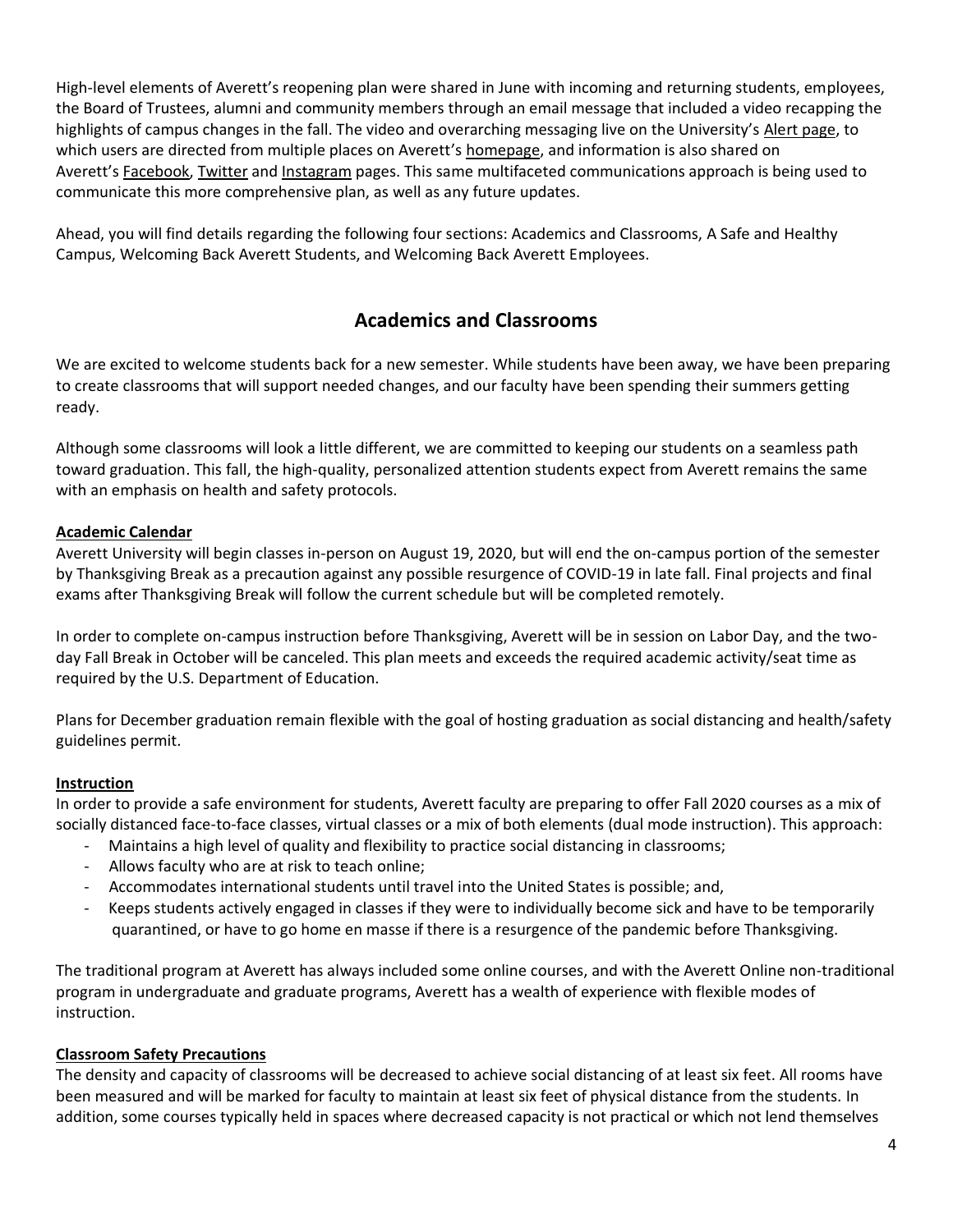to hybrid or online learning will be moved to larger spaces that are currently not used for classes such as the Carrington Gym, Pritchett Auditorium, spaces within the Frank Campbell Stadium and open areas of Blount Library. Dual mode instruction will also allow hybrid classes in which classes will be split into two groups that alternate between face-to-face instruction and remote learning.

All students and faculty are expected to wear face coverings in classrooms. Students will not be admitted into a classroom without a face covering. Any student and/or faculty member not adhering to the guidelines will be referred to the Office of the Vice President for Academic Affairs and Student Success.

In addition to every classroom receiving deep cleaning each evening, each classroom will be equipped with disinfecting supplies for the faculty and students to wipe down surfaces before the beginning of each class.

# **Meeting with Faculty During Office Hours**

Faculty will be encouraged to hold office hours online through Zoom. During times when a faculty member must meet a student in person, they will practice social distancing of six feet while using face coverings. As faculty offices are clustered together, students will be discouraged from gathering outside an office.

Much like the options available for students meeting with faculty or advisors, Student Financial Services and the Registrar's Office will also provide options for students. In addition to email and telephone, students are able to set up virtual appointments or face-to-face meetings that provide social distancing options.

# **COVID-19 Academic Accommodations: Students**

Students who become sick and/or have to self-isolate will be able to stay in their class remotely as part of the dual mode instruction model. Attendance of students for this fall will be counted by activity in a course rather than by physical presence alone. Sick students who cannot keep up with their schoolwork will be given time to make up their work and may also be considered for an Incomplete per policy if they cannot finish all work by the end of the semester.

# **COVID-19 Academic Accommodations: Faculty**

Faculty who are at-risk and have to stay home will teach online. Any faculty member who becomes sick or has to selfisolate for a period, if they are able to continue work, will teach remotely as planned for in training of all faculty in dual mode instruction.

# **Science Laboratories**

The science lab sections that are too large for social distancing will be split up into small labs. The larger introductory science labs will use lab kits and other single-use supplies. For upper level and smaller sized labs, supplies such as instruments, telescopes, glassware and nursing mannequins that cannot be provided for single use will be cleaned and disinfected between each use. For those classes that will use laboratory kits, students will also be able to complete their assignments at locations outside of their classroom or lab setting. Lab instruction will be supported and supplemented by online materials and guides.

# **Tutoring**

Tutoring will be handled through Zoom sessions for one or more students. When face-to-face tutoring assistance is preferred, those sessions will be by appointment and limited to one student at a time and will require social distancing and face coverings.

# **Fieldwork, Clinicals, Off-Campus Learning and Community Engagement**

All nursing clinical and student teaching will follow both the Averett guidelines on social distancing and face coverings as well as the guidelines of the agency, hospital or K-12 school.

All community engagement activities (student volunteering, service-learning and internships) will follow social distancing, utilize PPE and follow both the University guidelines and the health and safety guidelines of the agency or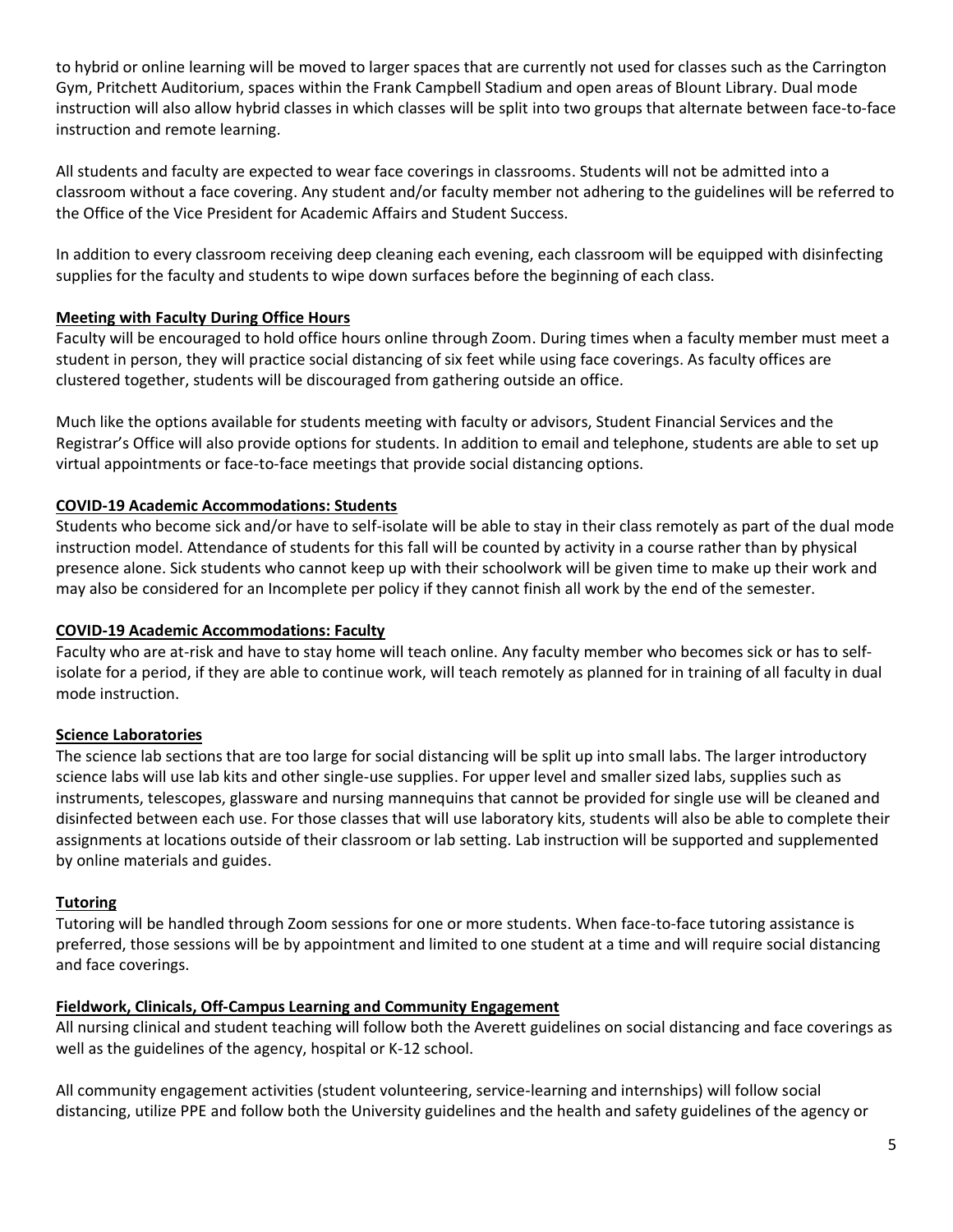business. Averett will provide additional PPE for students who will go off-campus to participate in these community engagement activities at off-site locations.

# **A Safe and Healthy Campus**

As Averett University works toward reopening this fall, our number one priority is to provide a safe and healthy living, learning and working environment; and to protect and support the health, wellness and safety of our entire Averett family.

We will take these extra measures across our campuses to make sure everyone remains as safe as possible. Health and safety protocols will include: face coverings, enhanced sanitation, social distancing, single points of entry and daily selfscreenings. Averett will utilize schedule changes, extended mealtimes, event registration, appointments for services, reconfigured common spaces, and providing virtual access to limit occupancy and maintain social distancing in public spaces. In order to limit the size of gatherings and/or provide physical distancing during gatherings, President's Council members have established operational plans to implement new standards.

# **Guiding Principles**

The University works closely with local health officials and is following all current health and safety guidelines and staying abreast of best practices. While we look to students and employees to practice self-care and socially conscious behavior, the University is committed to taking all reasonable steps to provide a healthy environment for living, learning and working. Our guiding principles are embedded in the [recommendations of the Centers for Disease Control](https://www.cdc.gov/coronavirus/2019-ncov/community/colleges-universities/considerations.html) and [Prevention \(CDC\)](https://www.cdc.gov/coronavirus/2019-ncov/community/colleges-universities/considerations.html).

Our guidelines will be continuously evaluated and updated. To ensure everyone understands guidelines and how best to protect themselves and others, students, faculty and staff will be required to take a training module before returning to campus. Business partners who have a recurring presence on campus will be expected to demonstrate they have a comparable training for their staff.

In order to nurture a supportive community without stigma, the University will proactively address with students and employees how our campus will continue a culture of care for everyone while facing the impacts of COVID-19.

# **HEALTH, SAFETY AND COMMUNICATION PROTOCOLS**

#### **Face Coverings**

Averett University adheres to for CDC guidelines regarding the appropriate use of face coverings throughout each of its campus locations by students, faculty, staff, volunteers and visitors. Face coverings, when properly worn, are meant to protect other people in case the wearer is unknowingly infected but does not have symptoms. Specific information will be provided to all students, faculty, staff, volunteers and visitors on face covering expectations, proper use and removal, and when face coverings may not be worn.

The University is pleased to provide all students, faculty and staff with a reusable cloth face covering. The University has also ordered additional personal protective equipment for members of the community whose work requires such items.

Face coverings are not a replacement for self-assessment, physical distancing and increased hygiene measures. Widespread use of face coverings among the Averett community, in conjunction with other protective measures, is designed to lessen the risk of community transmission of COVID-19. Even for those individuals who may not be concerned about community transmission, widespread use of face coverings could help to alleviate anxiety of others in the Averett community.

The University expects all students, employees and visitors to exercise personal responsibility and common sense to keep the community safe in all circumstances. Averett believes bystander and peer intervention is an effective strategy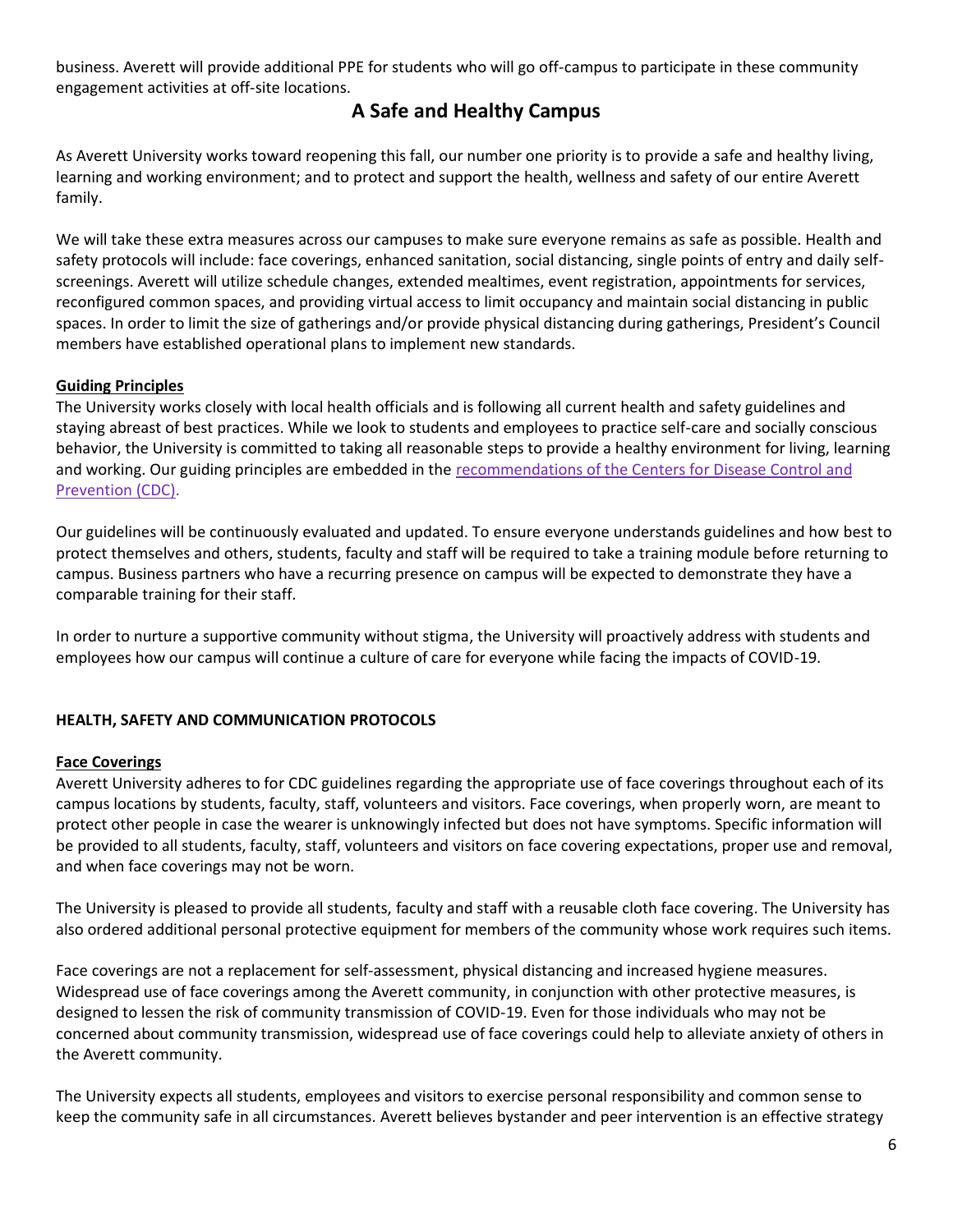to help our community to remain mindful about wearing face coverings. We encourage community members to calmly suggest a face covering be worn if someone is not wearing one in a public, shared space (always assess your own safety first). One could start by asking the person if they have a face covering with them. If they don't, remind them that they can obtain a face covering from the University. With face coverings, it helps to point out that one properly wears a face covering to protect other people and that COVID-19 can be transmitted when someone is not demonstrating any symptoms of infection.

Our primary focus is on promoting awareness of the reasons for face coverings in order to encourage personal responsibility and compliance with Averett's face covering expectations for the sake of protecting oneself and others.

# **Enhanced Cleaning and Application of Disinfectant**

Enhanced cleaning and specific applications of disinfectant protocols by the Budd Group, which provides Averett's full range of housekeeping services**,** represent industry standards and will be monitored for consistency and effectiveness. All public spaces on campus will undergo increased cleanings. In addition to receiving a deep cleaning each evening, every classroom will be equipped with disinfecting supplies for the faculty and students to wipe down surfaces before the beginning of each class.

Shared restrooms and common spaces in the residence halls will receive increased cleaning and will require that students adhere to all University and public health guidelines. The Budd Group housekeeping staff will adhere to CDC guidelines regarding the application of disinfectants in shared restrooms. All public spaces in residence halls will undergo increased cleanings and social distancing will be expected. For detailed service and protocols, refer to Appendix B.

Hand sanitizer stations have been installed at entrances of high-traffic buildings and will be serviced and refilled as necessary.

The Facilities Management and Services team will flush potable water systems per the recommended guidelines; turn off water fountains; verify appropriate building HVAC maintenance, including frequent changing of air conditioning filters; and monitor The Budd Group's enhanced cleaning and application of disinfectant.

# **Health Care Services and Local Health Partnerships**

In lieu of an on campus student health center, Averett students access readily available, comprehensive health care services through the University's existing partners which include SOVAH Health and Centra Health Care. These health care providers are located from as close as a few blocks away to less than three miles. Beginning fall 2020 and in response to COVID-19, the University has arranged with SOVAH Health to provide students with both telehealth and in person appointments at the SOVAH Health Mt. Hermon location in Danville, consistent with Averett's established health and safety protocol for students. In addition to our existing established partners, students are able to access wideranging health care services throughout the community. Specific information about these partners and procedures for accessing health care services will be communicated to students in a variety of ways including the new welcome kits, new student orientation, residence hall meetings and each of the arrival check in processes.

Students will be required to do daily health screenings through the LiveSafe application and if a student does not pass the health screening they will be instructed to call our university health triage line. This line will be staffed by one of our student life team members who will be trained to ask further questions of the student to determine next steps to best support them. Through this assessment the student may be referred to the Mt. Hermon clinic for a same day tele-health or in person appointment. Students will also have the choice of making an appointment with their current healthcare provider or one of their choosing in the area.

Averett employees can avail themselves to the Averett's health insurance plan (anthem.com) which offers a list of providers in the Anthem network and offers telemedicine through LiveHealthonline.com where Anthem is extending the waiver of telemedicine cost shares until 9/30/2020 because of the COVID-19 pandemic. In addition to SOVAH Health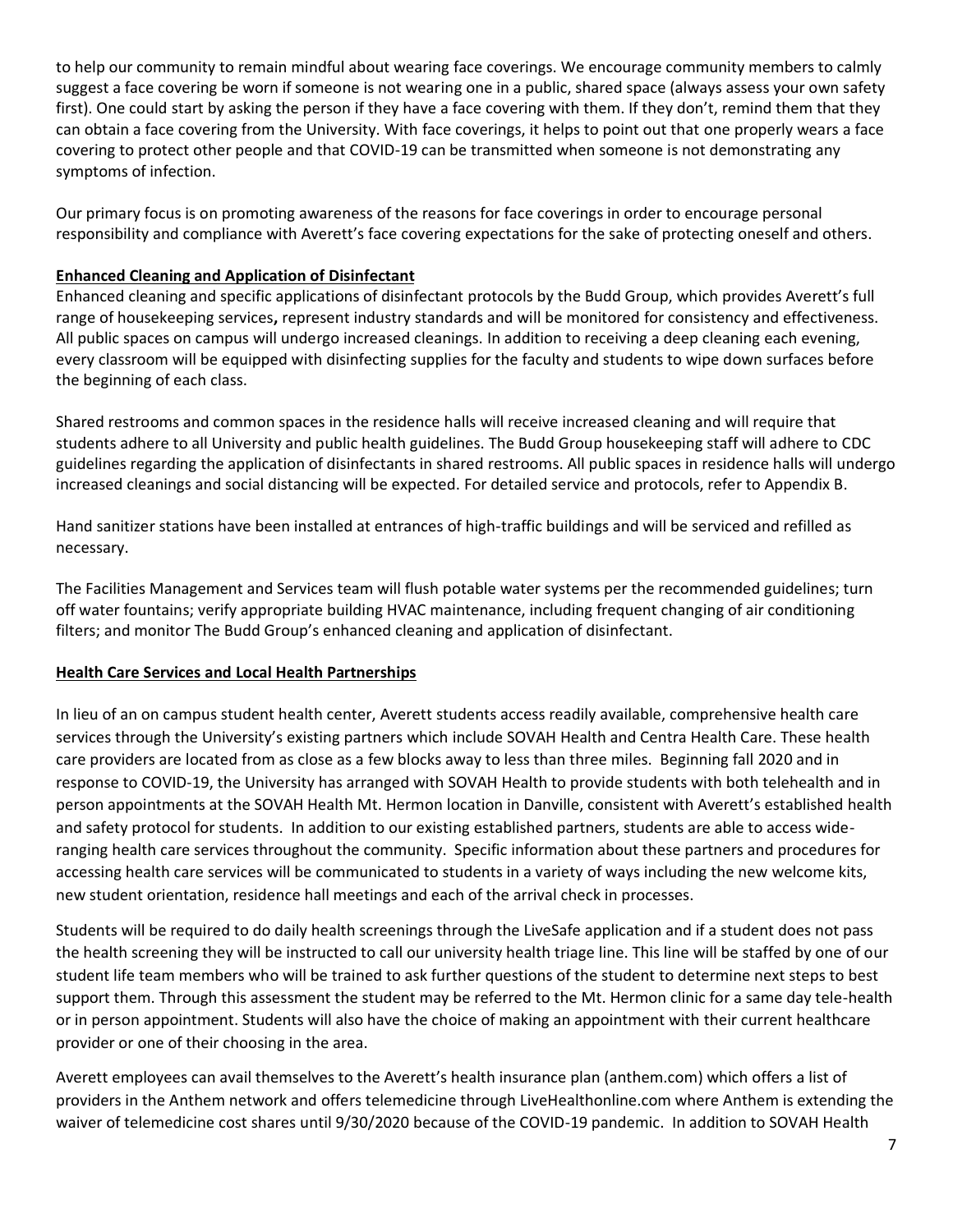and Centra Health Care, there are a number of urgent care and testing sites available to the Averett University employees, such as MedExpress, Go Docs, and Paths. The Virtual Wellness Center (VWC), the University's wellness portal, has many good tips on how to help educate ourselves and our family members. The link to access the 2iWellness portal: [https://vwc.2iwellness.com/.](https://vwc.2iwellness.com/)

Our Health Advocate benefit hosts many resources related to employee and family health. Health Advocate makes healthcare easier by leveraging a combination of personal support, data and technology to engage people in their health and well-being. For more information, go to: [www.HealthAdvocate.com/VPCBC](http://www.healthadvocate.com/VPCBC) 

Another resource for our full time employees is through our MetLife insurance program. MetLife offers an Employee Assistance Plan (EAP) that provides faculty and staff members with support services for a variety of issues associated with daily living. Their web site: [https://metlifeeap.lifeworks.com/.](https://metlifeeap.lifeworks.com/)

Averett is working closely with the Pittsylvania/Danville Health District Headquarters (326 Taylor Drive, Danville, VA 24541; 434-766-9828), as well as those health care facilities in the coordination of all activities necessary to ensure the health of faculty, staff and students in the Averett community. This includes the following:

- Weekly reports from the Virginia Department of Emergency Management (VDEM) that include summary information on the number of cases and contacts in the jurisdiction and district.
- Support in coordinating outbreak investigations that will include providing specific disease prevention and control recommendations to reduce the spread of disease.
- Assistance in identifying resources for diagnostic testing for Averett employees and students, including private and public testing options.
- Telemedicine solutions in conjunction with local health care providers to ensure the continued delivery of highquality care. For patients who meet certain clinical criteria, physician offices are offering telehealth appointments, which are virtual, face-to-face visits with a provider using a video conferencing service. LiveHealth<sup>®</sup> Online consultations are also available for University employee health plan participants.

# **HEALTH MONITORING, RESPONSE AND COMMUNICATIONS**

# **Testing Strategy**

A robust testing program rapidly identifies COVID-19 infections, reduces transmission within the campus community and provides campus public health surveillance data. Averett is working with SOVAH Health and the Pittsylvania/Danville Health Department to test students, faculty and staff based on the individual categories below. All testing will be managed by SOVAH Health, the Pittsylvania/Danville Health Department and/or the individual's health care provider. All students who have received testing are required to notify the case manager with whom they are working.

# *Individuals with signs or symptoms consistent with COVID-19:*

- All Averett University campus community members with a positive finding on the daily health screen and/or symptoms compatible with COVID-19 will be evaluated by a telehealth clinician or their personal health care provider. Providers will use their judgment to determine if a patient has signs or symptoms compatible with COVID-19 and whether the patient should be tested.
- Providers will consider testing for other causes of respiratory illness, like influenza for example, in addition to testing for COVID-19 depending on the patient's age, season or clinical setting. It is important to note that detection of one respiratory pathogen (e.g., influenza) does not exclude the potential for co-infection with COVID-19.

*Asymptomatic individuals with recent known or suspected exposure to COVID-19 to control transmission:*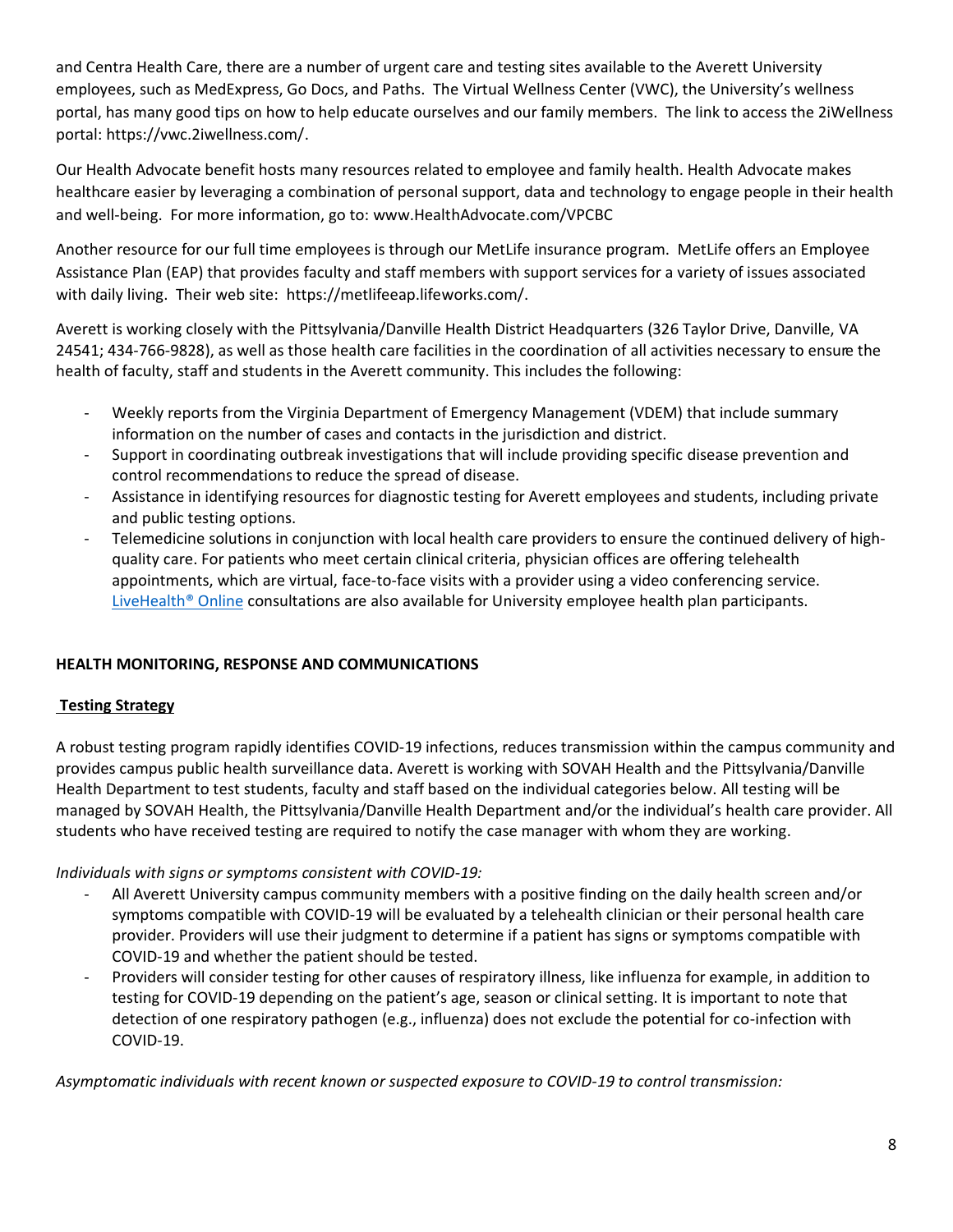- Testing is recommended for all close contacts of persons with COVID-19 infection. Because of the potential for asymptomatic and pre-symptomatic transmission, it is important that contacts of persons with COVID-19 infection be quickly identified through contact tracing, and then tested and quarantined.
- A close contact (as defined by Virginia Department of Health) is any individual within six feet of an infected person for at least 15 minutes starting from two days before the person became sick (or two days before specimen collection if asymptomatic) until the person was quarantined or isolated.

# *Public health surveillance for COVID-19:*

Testing is considered to be surveillance when conducted among asymptomatic persons without known or suspected exposure to COVID-19 for early identification, to detect transmission hot spots, or characterize disease trends within the Averett campus community.

Averett University also follows the newly adopted Virginia Department of Labor & Industry (DOLI) standards that require all employers to mandate social distancing measures and face coverings for employees, provide frequent access to hand washing or hand sanitizer, and regularly clean high-contact surfaces.

# **Campus Monitoring**

All students and employees are expected to complete a daily health self-assessment.

Averett University is working directly with the Virginia Department of Health (VDH) representatives, Chris Garret, Local Health Emergency Coordinator, and Chris Andrews, Epidemiologist. We are in communication with the VDH on a regular basis and have discussed their protocols for monitoring cases in the community that may be campus centered.

The Dean of Students, representing the student community, and the Director of Human Resources, representing the employees, are working in tandem with the Virginia Department of Health, and through Zoom meetings, with the Office of Residence Life, Student Engagement, and the Director of Sports Medicine/Head Athletic Trainer, to share new regulations, operational issues, and updates to ensure open communications with the campus community.

All managers, supervisors, and division chairs are asked to conduct check-ins regularly with employees to discuss their challenges, concerns or questions. They are to offer support during this transition and to contact Human Resources for any additional assistance needed addressing concerns or answering questions.

If an employee voluntarily self-identifies as being high-risk for COVID-19, is living with someone considered high-risk based on the CDC guidelines, or are following self-quarantine protocol, they are asked to consult with the HR Director regarding possible employee accommodations, options for telework or leave support for the employee. If an employee voluntarily discloses, this information will be kept confidential in accordance with Averett University personnel policies.

Extra precautionary measures have been and will continue to be communicated to the Averett community. In the case of an employee who has symptoms that persist such as, fever or chills, cough, shortness of breath or difficulty breathing, fatigue, muscle or body aches, headache, new loss of taste or smell, sore throat, congestion or runny nose, nausea or vomiting, or diarrhea, could be COVID-19 and does not get evaluated by a medical professional or tested for COVID-19, the individual is assumed to have COVID-19, the individual may not return to work until the individual has:

- a. Been without a fever for at least 3 days (72) hours without the use of fever-reducing medications;
- b. Shown improvement in respiratory symptoms (e.g. cough, shortness of breath);
- c. Have allowed 7 days to pass since their symptoms first appeared; or if the employee has symptoms that could be COVID-19 and wants to return to work before following a., b. and c. listed above, the individual must follow the University's Return to Work policy, and obtain a fitness for duty certification from their health care provider.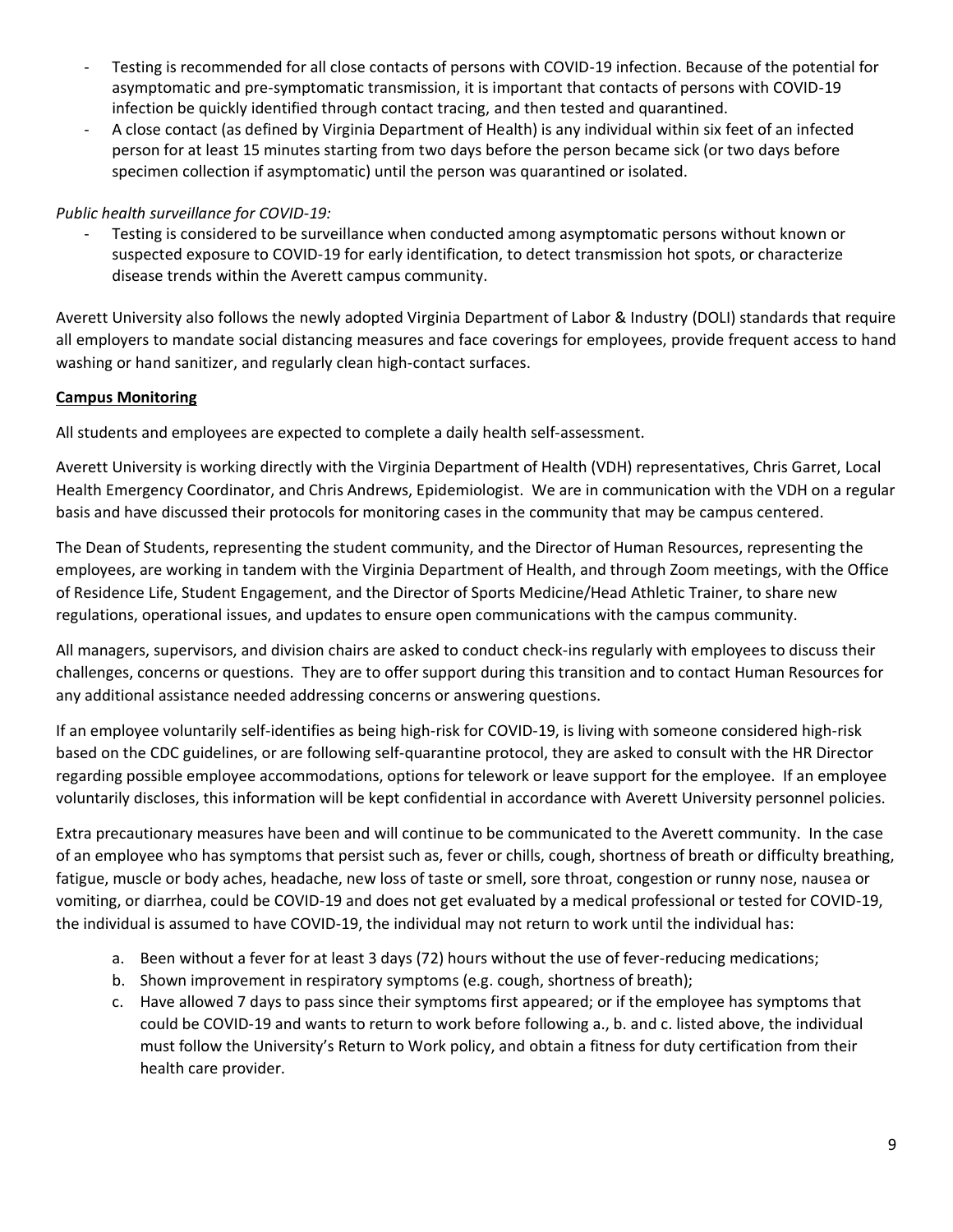We will instruct all employees with known close contact to a person who is lab-confirmed to have COVID-19 that they may not return to work on campus until the end of the 14-day self-quarantine period from the last date of exposure. They may perform telework dependent upon nature of work and manager guidance.

We are discouraging employees from sharing other employees' desks or equipment and encouraging them to wipe down desks and equipment between uses; and to maintain office cleanliness through removal of unnecessary debris, clean counter spaces, and support of cleaning efforts on common surfaces. If additional cleaning is needed, they are asked to contact Facilities Management.

## **Contact Tracing**

The Pittsylvania/Danville Health Department will notify the Dean of Students' Office if a student tests positive for COVID-19. If an employee tests positive, the Health Department will notify Human Resources. Per HIPAA and FERPA guidelines, health information is confidential and the name of the individual who tests positive will only be released on a need-toknow basis.

The Health Department performs a case investigation on anyone who tests positive for COVID-19. From that case investigation, a contact list is developed to trace all those who have been in contact with the infected person. The Dean of Students' Office and the Human Resources Office will support the Health Department in this process and it is the Health Department that determines who is a contact, which is defined as someone who has had exposure within six feet for greater than 15 minutes.

All cases and contacts are notified by the Health Department and given specific instructions on how to monitor their health, how to isolate/quarantine, and when isolation/quarantine will be completed. The Health Department will notify the University of all cases and contacts as well as the dates when the person who is in quarantine/isolation is released. The University, will notify within 24 hours, if a coworker tests positive for the virus to ensure that all precautionary measures are taken to mitigate risk to our faculty, staff, students, volunteers and visitors. Employees who are known or suspected to be positive for COVID-19 cannot return to work for 10 days or until they receive two consecutive negative tests.

# **Campus Level Syndromic Surveillance**

Averett will use LiveSafe for daily screenings for students, faculty and staff and Simplicity (Advocate) for case management for students.

These screenings and use of software helps Averett's COVID-19 Response Team monitor COVID-19's spread and its effects on the Averett campus community, thus informing the University's effective response to support the health and safety of students, faculty, staff and campus visitors. 

Surveillance data includes cases of confirmed COVID-19 infection within the campus community; number of quarantined campus community members; faculty, staff and student absenteeism; level of operational functioning within the University; and identified campus outbreaks of COVID-19 on campus.

Surveillance data will be collected by the daily LiveSafe screenings, screenings and temperature checks for studentathletes and screening information for faculty and staff from Human Resources.

Student data will be entered into the Simplicity system for case management and will be reviewed by the Averett University Student CARE Team. This team consists of representatives from Student Life, Student Success and Athletics and meets weekly to discuss student concerns, absenteeism and student illness. Faculty and staff data will be tracked by the Director of Human Resources and will be shared with the CFO/COO, who is the COVID 19 Coordinator and with the COVID-19 Response Team as appropriate.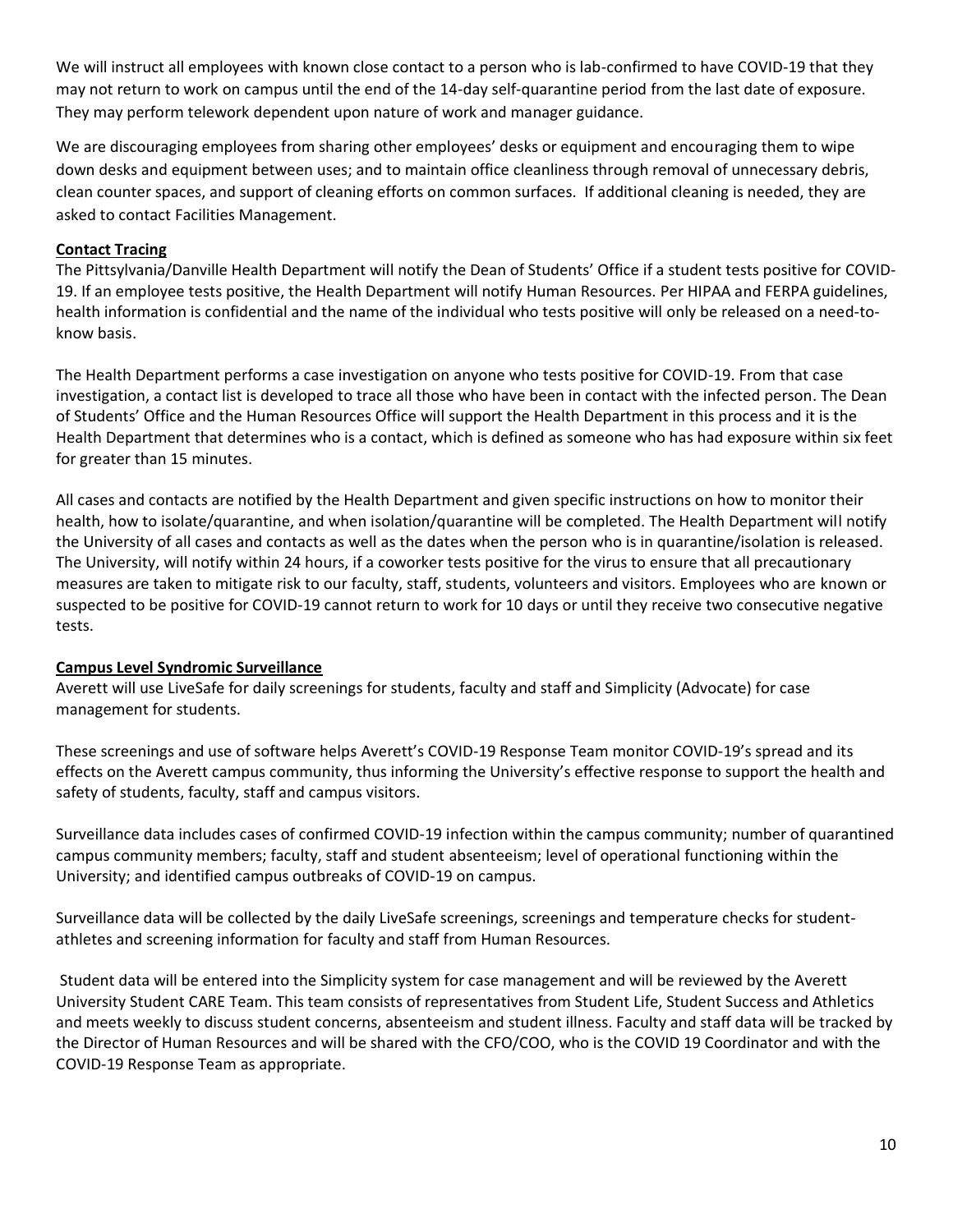Reports of student, faculty and staff absenteeism and illness will be shared with the COVID-19 Response Team, as well as the local Health Department and SOVAH Health.

# **Campus Outbreak Management**

In the case of a campus outbreak, Averett would work in consultation with local and state public health officials to determine if and when a campus dismissal (return to remote learning) or shutdown (closure of campus offices) would be necessary under several conditions. Such conditions could include:

- Sustained negative trends in public health data, including a return to Phase Two under the Forward Virginia Blueprint for the Pittsylvania/Danville Health District; and/or,
- Concern from local health systems that hospital bed capacity is limited and/or testing capacity is insufficient.

# **Shutdown Considerations if Warranted**

Averett has an Emergency Response Team that follows the protocols and processes of FEMA's nationally used Incident Command System. The COVID-19 team developed a plan for dealing with this pandemic, including shutdown considerations if severe pandemic related conditions warrant dismissals or shutdown. The criteria and process for making dismissal or shutdown decisions is done in consultation with local and state public health officials. Past pandemic related actions have included reducing campus activities, identifying essential personnel, conveying a communication plan and other matters related to the pandemic incident. The incident commander will make a determination regarding appropriate actions based on consultation with local and state health officials and other health and safety considerations. Actions could include:

- o Stay the course but increase monitoring
- $\circ$  Temporarily shut down some functions/activities/programs that are riskier than others or where there is a hot spot; or become stricter in general such as restricting students from leaving campus, etc.
- $\circ$  Temporarily shut down for a specific time—our first response back in the spring was to send people home for 2 weeks—this is highly related to when in the calendar the change occurs
- o Shut down, send people home and 100% online

The criteria used to determine shutdown considerations are informed by the health monitoring, testing, and contact tracing protocols listed earlier in this plan and include:

- $\circ$  Number of confirmed cases, pertaining both to the institution and the community
- o The current Virginia and North Carolina COVID-19 phase level
- $\circ$  Percentage of students and employees testing and percentage that are tested positive
- $\circ$  Level of contact tracing—ease of tracing, resources for tracing, amount of tracing
- o Number of University people hospitalized
- o Whether local health care providers are experiencing capacity issues
- $\circ$  Whether Averett has concerns with our capacity to quarantine or isolate students within our campus housing or those housing accommodations negotiated with local hotels for those students who cannot return home
- o Capacity to offer essential services on campus
- o Number of student and faculty absences that result in disruption to teaching
- $\circ$  Conditions in local community, such as access to goods, services, etc.

Averett will continue to review pandemic planning, make appropriate revisions and adhere to best practices regarding protocols such as conducting periodic tabletop exercises regarding the plan throughout the academic year. Local and state public health officials will be included in the tabletop exercise and scripted communications regarding a pandemic incident will be reviewed and approved.

# **Communications**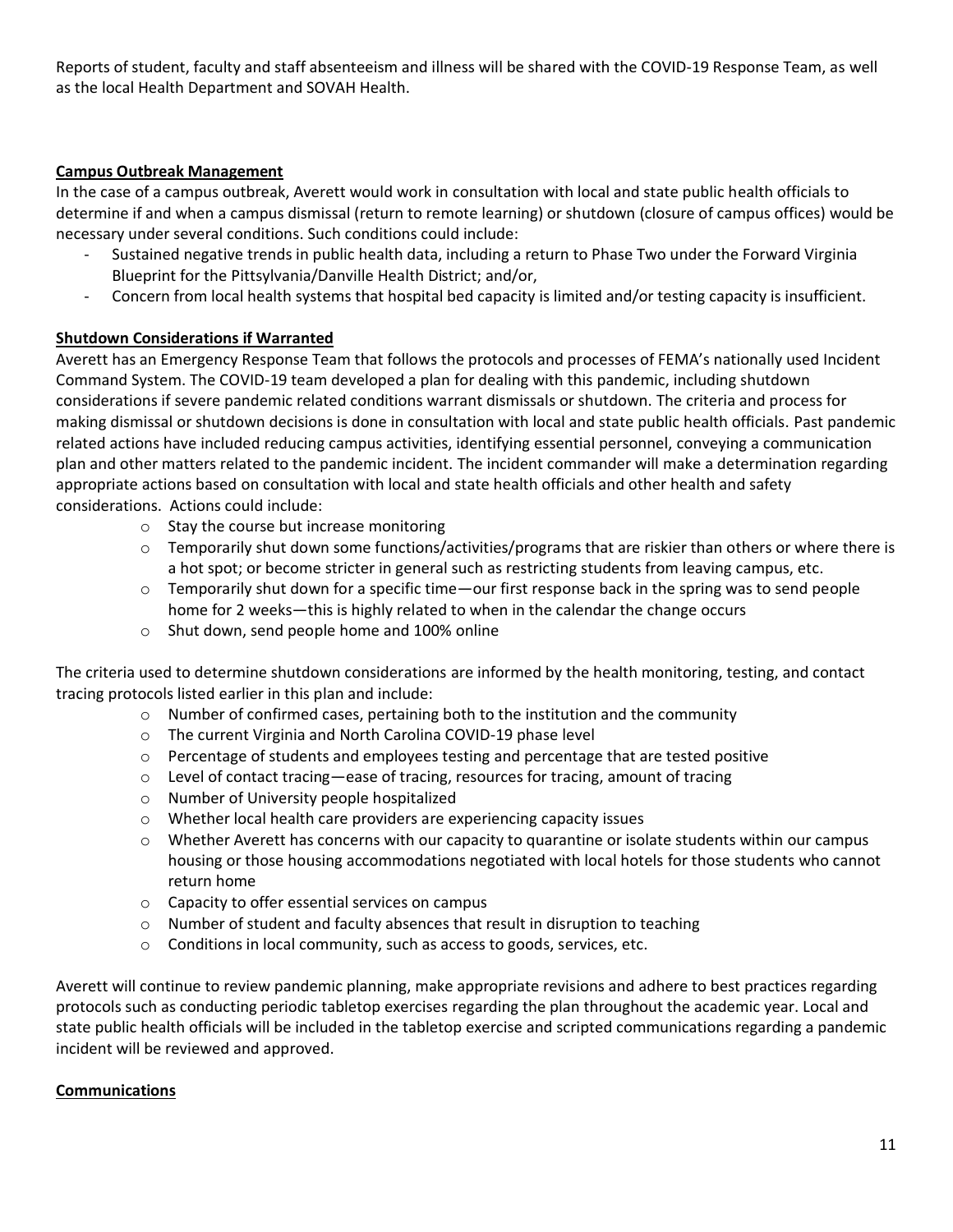Communications to the Averett Community are up-to-date and timely. Employees are updated weekly via the Coffee Break Newsletter, Zoom chats with the president, and are directed to the University web site for updated reports. Managers are asked to communicate all COVID-19 related information to their respective department members and to direct questions, concerns and inquiries to the Director of Human Resources. As well, Zoom meetings with the Director of HR are scheduled for Thursday, July 9, 16 and 23 for any member of the faculty or staff to discuss their concerns, ask questions or simply to listen in to what others are asking. They are offered a confidential time to meet with her as well. Additional meetings may be added in August to continue the communication efforts of the HR department.

#### **COMMUNITY SPACES**

#### **Dining on Campus**

Dining Services will offer expanded meal hours and extended availability of hot food options to allow for social distancing.

In the dining hall, hand sanitizer stations and signage related to health and disinfection are prominently displayed along with floor spacing decals. Approximately 33% of the seating has been removed from the dining facility to allow for social distancing. The menu has been adjusted to minimize congestion and increase flow-through of members of the Averett community with minimal contact. Patrons of the dining hall will be expected to adhere to all University and public health and safety guidelines.

Dining hall employees will be in face masks or shields and added physical barriers between patrons and food service associates will be in place. Additional staffing will be added to assist in dining room disinfecting.

There will be little to no self-service condiments or tabletop items like salt and pepper, and most service items will be disposable. Further, there will be little to no self-service of any food items except for cereal, soft-serve ice cream, beverages or food items that have been pre-packaged to-go.

For specific food options, there will be an increased selection of pre-packaged items offered at each meal period for quick to-go options. There will be a reduction in all full-service options and reduced customization of offered menu items. Remaining stations will offer reduced or standardized options and a small section of staff may prepare customized salad bar or deli bar options. Each meal will be inclusive of at least one meat option, one vegetarian option and sides. Packaged/wrapped desserts will be served to patrons and an assortment of pre-packaged salads and basic sandwiches to-go will be available. The dining hall staff will work with the Office of Residence Life to develop a cooperative plan to address food allergies and other dietary needs.

In the Café dining room, seating has been arranged to allow for recommended distancing. Signs regarding distancing and occupancy limits have been ordered and will be posted both in the café and the store. Lastly, these policies combined with social distancing requirements have resulted in adjusted seating provisions which will be necessary to service as many patrons as possible around established class schedules. This change will limit the ability for patrons to remain in the café for extended periods of socialization.

#### **Blount Library**

The Blount Library will follow Averett University's COVID-19 guidelines on social distancing and health hygiene, will rearrange furniture to ensure a six-foot distance and will be open only to the Averett community until further notice. To ensure this limited access, the door will only be accessible by keycard. Face coverings will be required of all library staff and patrons and social distancing of six feet will always be practiced. A Plexiglas shield is being installed at the circulation desk. Students and faculty in need of extensive research consultation will be asked to schedule online consultations using Zoom and a chat feature will be added to the library website.

#### **Schoolfield House Booksellers**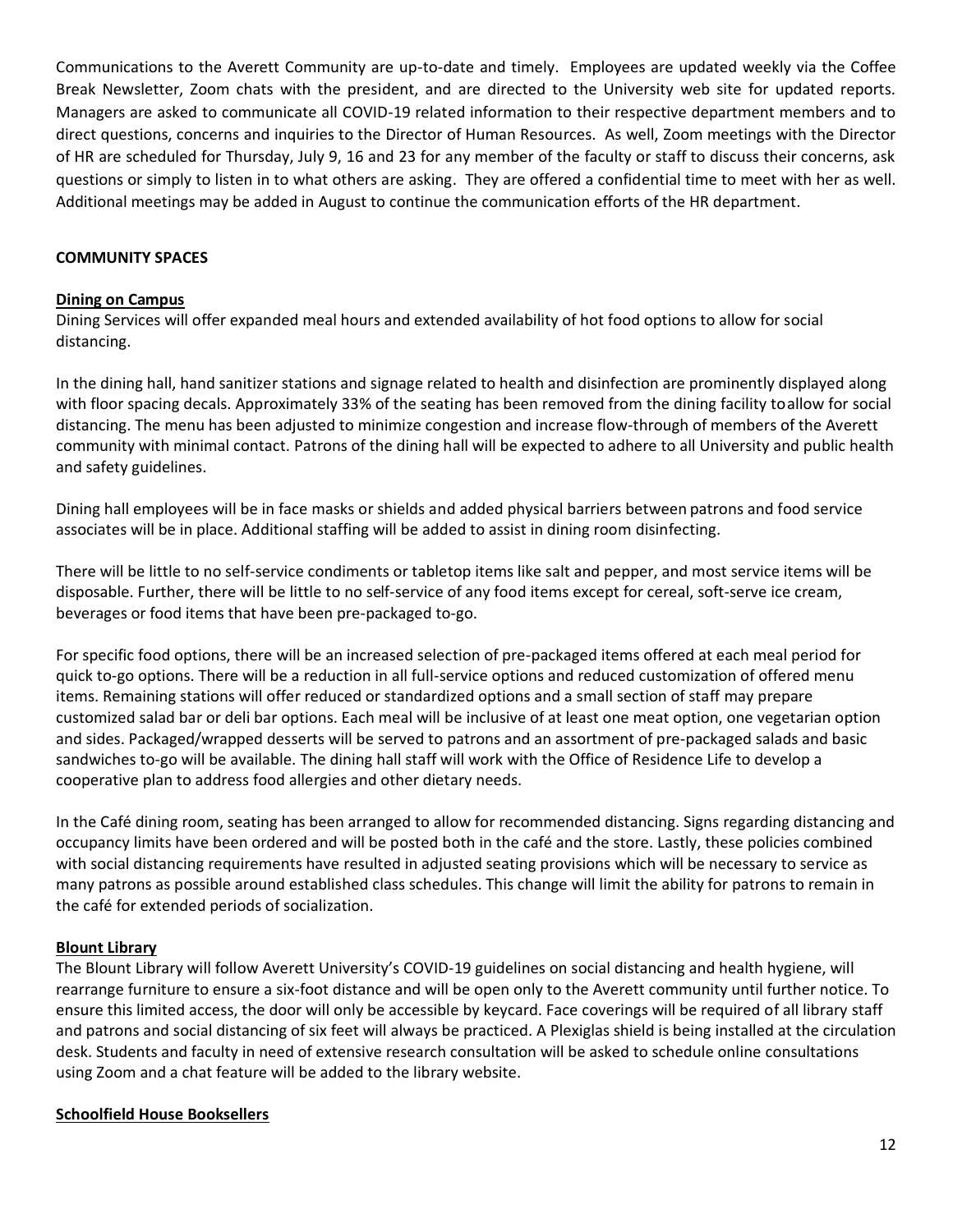The campus bookstore, Schoolfield House Booksellers, has been reconfigured with hand sanitizers at the entrance, appropriate floor markings on the floor and Plexiglas at the transaction counter. There will also be signs posted indicating the total number of individuals allowed inside at one time and patrons will be required to wear a face covering.

The bookstore staff has developed plans to ship books directly to commuter students at their home addresses. Plans are being finalized for scheduled book pick-up at the bookstore for residential students and additional staff is scheduled to assist in pulling books for students.

## **Communal Campus Spaces**

Social distancing, the use of face coverings, limited occupancy maximums and enhanced cleaning will occur in additional communal spaces on all of Averett's campuses. Some examples of such spaces include athletic training and weight rooms, Barkhouser Computer Lab, Carrington Academic Center on the North Campus, Carrington Gym, Frith Hall commuter spaces, Frith Fine Arts, Grant Center, President's House, President's Suite, among others.

## **CAMPUS EVENTS AND VISITORS**

#### **University Events**

Procedures and protocols for campus events will include social distancing amongst groups of visitors and spectators, enhanced cleaning and disinfecting in public areas and an increased number of hand sanitizer stations. Averett adheres to CDC guidelines regarding the use of face coverings throughout each of its campuses by students, faculty, staff and visitors.

Large academic events such as convocations, graduations and other ceremonies will follow University social distancing guidelines (though family units may sit together). If this cannot be achieved, the events will be either moved to a larger venue, conducted virtually, postponed or cancelled. Plans for graduation remain flexible with the goal of hosting graduation as social distancing and health/safety guidelines permit.

#### **Athletics**

Averett Athletics will continue to monitor and adhere to any required NCAA, conference, local, state and national guidelines, and changes may be made to ensure safety for our student-athletes, staff and fans. Athletics plans to welcome spectators in a modified capacity for its Fall 2020 home events.

#### **Visitor Protocols**

Averett is reopening for visitors including prospective students and their families on July 7, 2020, and incorporates the most current guidance from the state and health and safety guidelines. All visitors are encouraged to enter and register with Averett Central to connect with their Averett contact. They will be provided with a mask if they do not already have one.

Prospective students and their families can [register](https://admissions.averett.edu/prospective-students/visit-au/) for tours online, and tours will be personalized for one family at a time. As a family views the registration page, only open tours are available for selection. Upon arrival, if family members are not already wearing masks, each family member will be provided with one to wear for the entire tour, as well as fill out a visitor health questionnaire. Tours will include new hand sanitizing stations as well as the addition of health and safety guidance across our campuses.

Overnight visits by prospective students will be paused until further notice.

#### **Facility Rentals**

At this time Averett is not renting its facilities to outside organizations.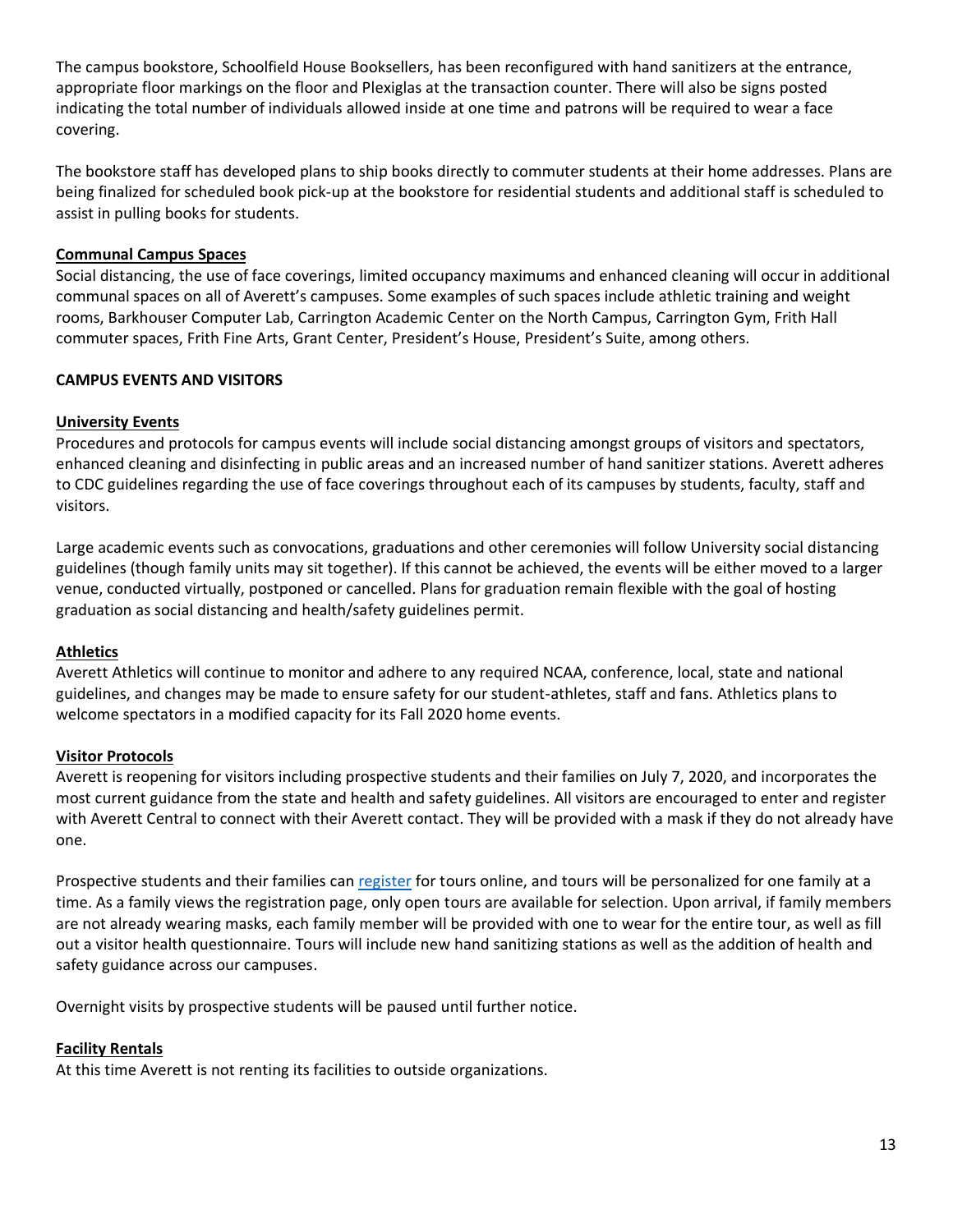# **Welcoming Back Averett Students**

After an extraordinary end to the spring semester, we are excited to be together again soon. We know that this semester will be like none other, but we are completely committed to providing the full Averett experience. We have missed our students, and can't wait to welcome them back to campus this fall.

We are focused on ensuring our support of students as they transition back to campus life. Students will be provided health and safety information in advance of their arrival, and will undergo additional orientation sessions on detailed guidelines and University resources once back on campus.

## **HEALTH ASSESSMENTS AND EDUCATION**

#### **Prior to Arrival**

Prior to arrival on campus, all students will complete a health questionnaire that will be returned to the Dean of Student's Office. This office will follow up as warranted by information from the questionnaire.

In addition, all students will complete a COVID-19 prevention education module through our learning management software to allow for verification of completion. Training is in accordance with all guidelines from the state and health and safety practices and includes topics like expectations upon return; the basics of COVID-19; best hygiene practices; respiratory etiquette protocols; sick policy; and cleaning procedures. Failure to complete these items prior to a student's arrival may impact the ability of a residential student to move into their residence hall or a commuter student to attend class.

#### **Upon Arrival to Campus**

Upon arrival, each student will undergo a health and wellness screening to confirm their emergency contact information, verify their health history form and complete another health questionnaire. Should the student present with symptoms of COVID-19, the Dean of Students' Office will work with them to return to campus when they are no longer symptomatic.

All students will be asked to do daily self-monitoring in order to assess for any COVID-19 symptoms through Averett's LiveSafe application or on Averett's website. The questions will include:

- Do you have a Fever of 100.4 F or higher? Do you have a cough?
- Do you have difficulty breathing or shortness of breath?
- Have you experienced close contact exposure to a person who has or is presumed to have COVID-19 within the past 14 days?

Once completed, students will receive an email that indicates that they have completed their self-check for the day that can be shared with professors for in-class sessions.

If students answer yes to any of the above questions, they will be instructed to call the Averett On-Call Health Line in order to reduce the risk of transmission of disease to others students and to seek support in regard to next steps.

The On-Call Health Line representative will ask the student further questions to better understand the symptoms they are experiencing and to suggest next steps. Students needing to see a health care provider will be directed to the SOVAH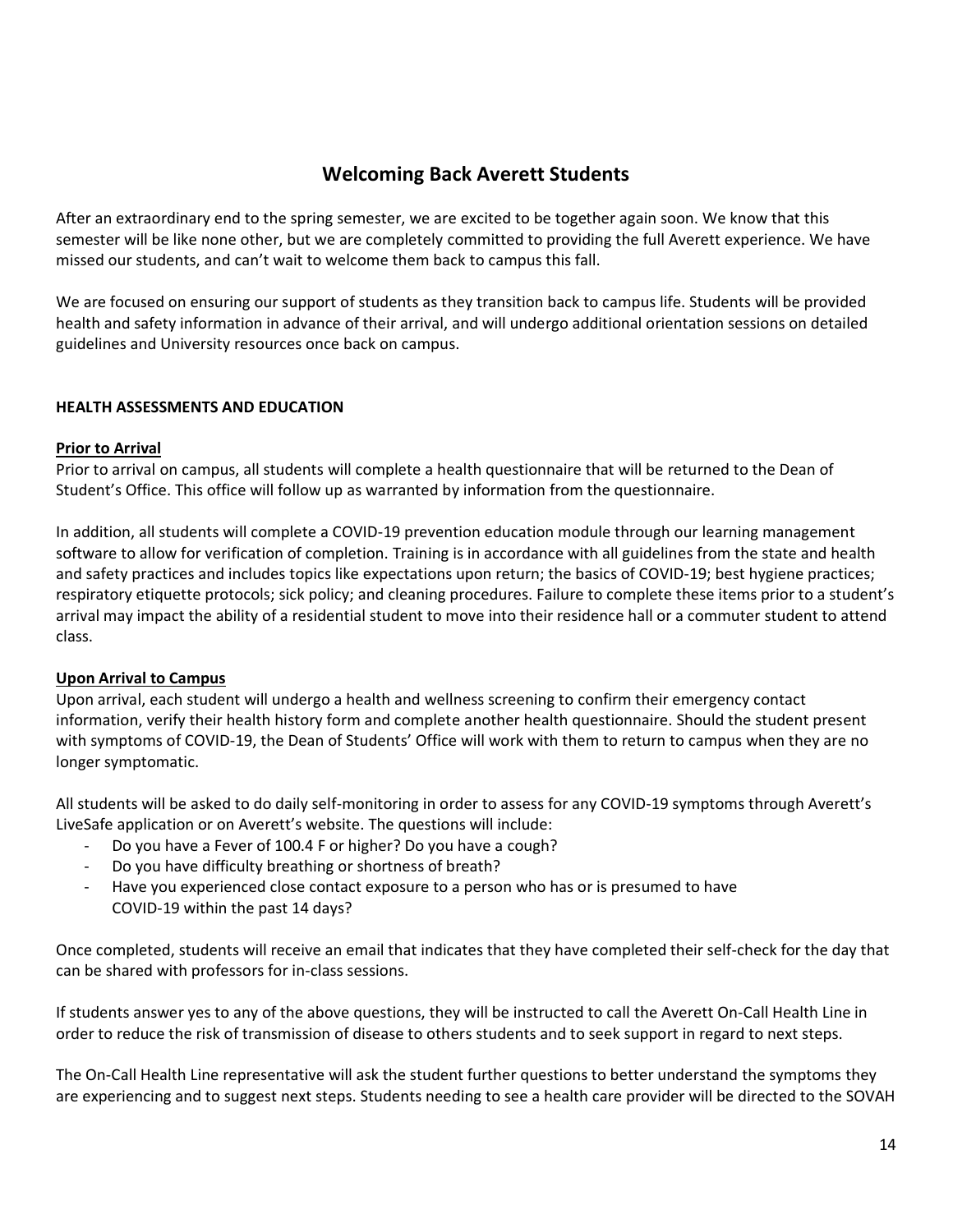Family Medicine - Mount Hermon walk-in clinic (2767 Franklin Tpke, Danville, VA 24540; 434-835-0105), or instructed to call their provider if desired and available.

Students will call in advance to schedule a telehealth appointment, during which the health care provider will determine if the student requires further care or is displaying symptoms of COVID-19. If the latter, the provider will work with the student to arrange for testing at the SOVAH Family Medicine - Brosville clinic (10390 Martinsville Hwy, Danville, VA 24541; 434-685-3106) and test results will be provided to the student within 2-3 business days. The student should remain in contact with the Averett On-Call Health line representative throughout this process to ensure next steps.

Per the NCAA, all student-athletes will have mandatory daily health checklists and temperature checks through Averett Athletics.

## **COVID-19 Accommodations**

The Dean of Students' Office and the Office of Student Success will offer options for students at higher risk for severe illness that limit their exposure risk (see Appendix A for list of high-risk populations). Students requesting alternate learning arrangements for conditions deemed a higher risk for COVID-19 by the CDC should make such a request through the Office of Student Success. Students should complete the COVID-Related Temporary Accommodation Request Form as soon as possible in order to make necessary arrangements for the upcoming semester.

#### **International Students**

Averett recognizes the unique needs of all students arriving from great distances including those of our international students. The Dean of Students' Office, the Office of Housing and Residence Life and the University Principal Designated School Official (PDSO) will give international students specific guidance on dates for check-in and ways that the University will support them. Due to advances in our utilization of technology, we will offer services consistent with services offered on campus. Additionally, the University will facilitate remote learning to support students.

#### **Counseling Services**

Students will be able to access Counseling Services at Averett either in person or virtually. In-person visits must be scheduled online and will follow social distancing guidelines such as maintaining six feet of distance during visits and wearing face coverings. The Counseling Center will follow cleaning guidelines created by the CDC after each in person appointment as well as daily.

#### **Student Information Technology Assistance**

Students will receive information technology related assistance throughout their curricular and co-curricular activities. The Information Technology department has a HelpDesk operational plan to provide various services, including face-toface services, while following the University health and safety protocols. IT staff will be monitoring the [HelpDesk ticket](https://ithelpdesk.averett.edu/)  [system,](https://ithelpdesk.averett.edu/) which is also available through the [Student Tools](https://www.averett.edu/student-tools/) section of the Averett website. Assistance will also be provided by calling the IT HelpDesk (434-791-5720) or entering [IT's Zoom m](https://averett.zoom.us/j/5268662106)eeting room. The IT staff will answer question, provide guidance, and with certain limitations and the expressed permission of the student, gain access to the student's device in order to assist remotely.

# **Clubs and Organizations**

Each advisor of a club or organization will attend a virtual training provided by the Office of Student Engagement within the first week of classes. This training details how advisors can support their club or organization with scheduling and holding meetings and events while adhering to the institution's guidelines.

Each member of a registered club or organization will attend a virtual training provided by the Office of Student Engagement within the first week of classes. This training outlines how groups can hold meetings and how to plan events incorporating social distancing and health and safety protocols.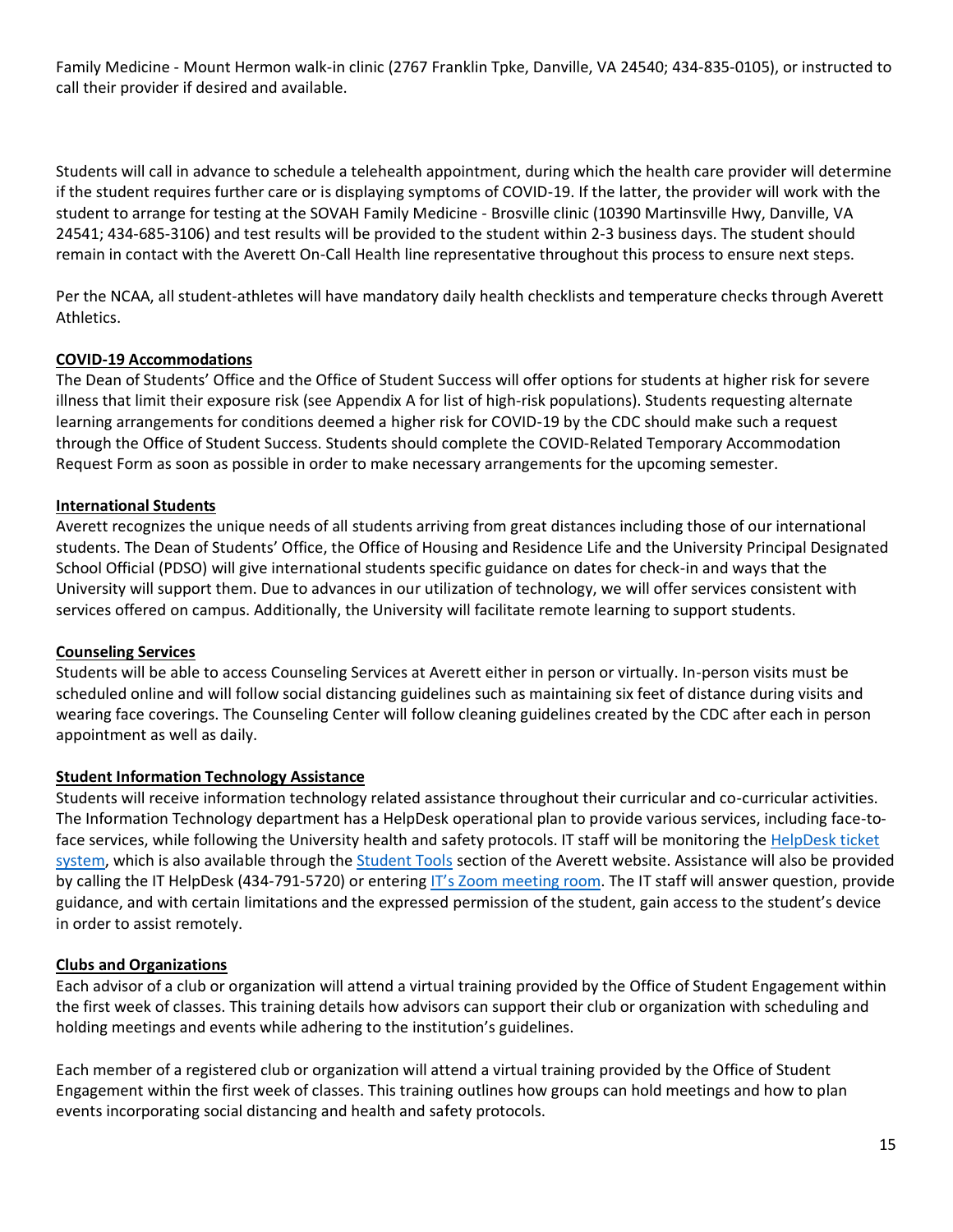## **Transportation**

Averett University partners with the City of Danville Transit for shuttling students to and from campus locations throughout Danville. The City of Danville has confirmed that all drivers are provided face coverings, disposable gloves, disinfectant solution and paper towels to wipe down surfaces in their area. Each bus is equipped with sneeze guards.

In addition, Danville Transit presently limits passenger seating to nine persons for fixed-route buses that have a total of 28 seats. All buses used in Averett's shuttle service are equipped with passenger bench seats that can be positioned upright to maintain social distancing.

Averett will ensure that students and campus personnel utilizing transportation services adhere to health and safety best practices. As necessary and as demand dictates, supplemental buses or vans will be added to the shuttle route.

## **STUDENT QUARANTINE AND ISOLATION**

#### **Quarantine**

Asymptomatic students exposed to a person with known or suspected COVID-19 infection should immediately call Residence Life on Call. Any student assessed by a health care provider or the Health Department and asked to quarantine, due to close contact with someone who has tested positive for COVID-19, are encouraged to return home, if possible. If a student is unable to return home due to travel limitations or other circumstances, best practice protocol regarding quarantine will be administered including provisions for the following:

- Housing either on campus or in the local community;
- Continuation of education;
- Appropriate notifications; and
- Basic needs and medical case management.

#### **Isolation**

When a student is assessed by their health care provider and asked to engage in isolation due to a positive COVID-19 test, they will be encouraged to return home, if possible. If a student is unable to return home due to travel limitations or other circumstances, best practice protocol regarding isolation will be administered including provisions for the following:

- Housing either on campus or in the local community;
- Continuation of education;
- Basic needs and medical case management; and
- Appropriate notifications, including to the Dean of Students' Office which, in consultation with the local Health Department, should inform any exposed person(s) of their possible exposure to COVID-19 while on University property, while maintaining confidentiality as required by the Americans with Disabilities Act (ADA) and the Family Educational Rights and Privacy Act (FERPA).

Averett will support students by providing counsel about their options, using appropriate health and safety protocols.

#### **Access to Academic Adjustments**

The Student Success Center staff will contact any student who is in isolation and quarantine to review options for continuation of coursework. Students will have the option to send an email to their instructors and advisor(s), notifying them of their current situation. For questions regarding academic support, students will follow established protocol with the Student Success Center team that includes multiple options like calling, emailing or scheduling a virtual meeting.

#### **After Recovery**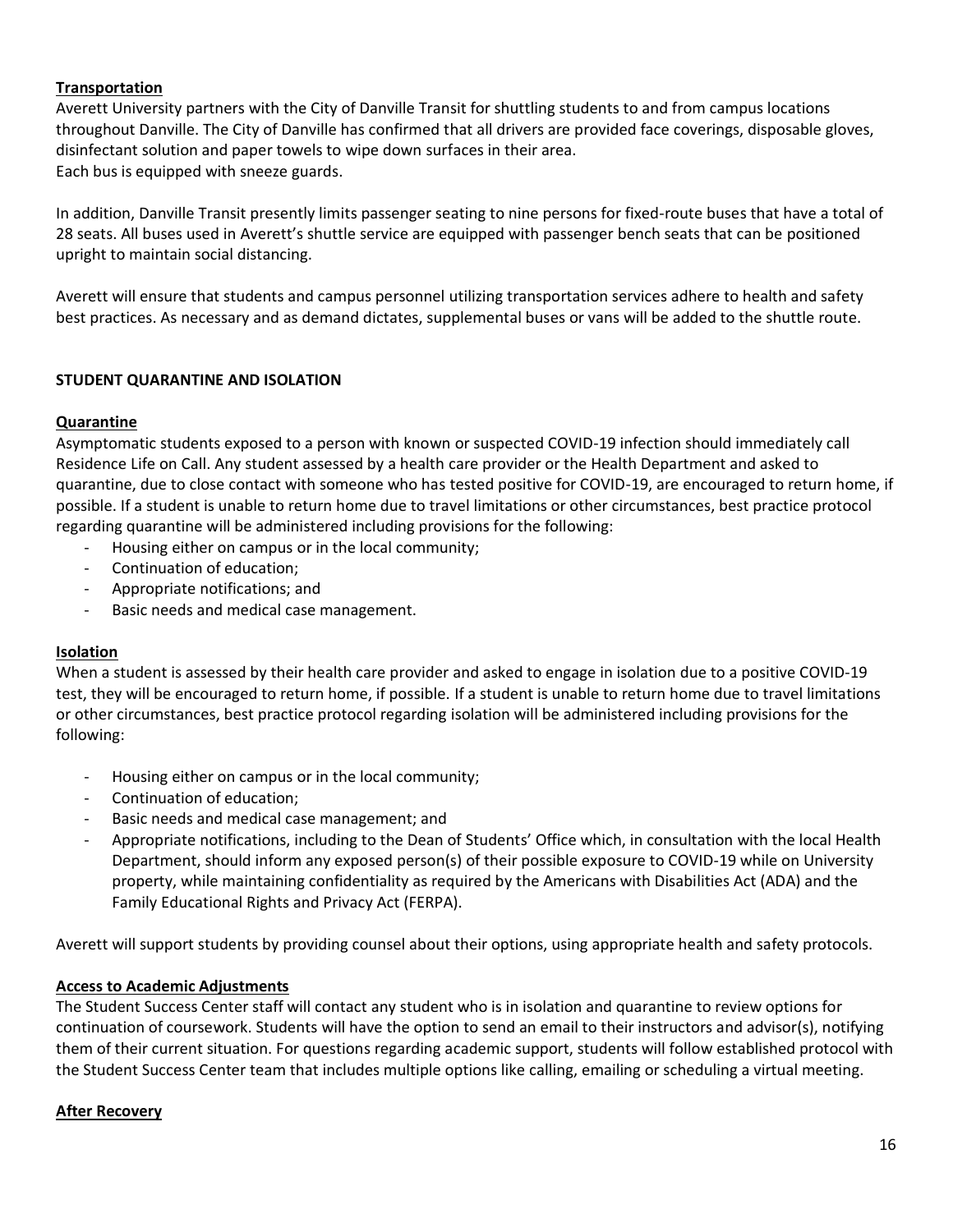In the case of an Averett student who was diagnosed with COVID-19, the individual may return to class when all three of the following criteria are met:

- At least 72 hours have passed since the resolution of a fever without the use of fever-reducing medications;
- Improvement is shown in respiratory symptoms, like a cough and shortness of breath; and,
- At least 10 days have passed since their symptoms first appeared.

In the case of an Averett student who has symptoms that could be COVID-19 and does not get evaluated by a medical professional or tested for COVID-19, the individual is assumed to have COVID-19 and the individual may not return to class until they have met the same criteria listed above.

#### **RESIDENTIAL LIFE AND HOUSING**

#### **Check-in Process**

Averett will welcome students on campus to check into campus residence halls between July 26 and August 18. This staggered approach provides each student with a specific check-in date and time to allow for social distancing and health and safety procedures. Students may have up to two visitors accompany them to move in. These visitors will also complete a health questionnaire that will be reviewed by Student Life staff at the time of check-in.

#### **Housing Assignments**

Averett University has residence halls with rooms that are designated as singles, doubles, triples and suites. In accordance with health and safety guidelines, there will only be single and double occupancy available for the 2020- 2021 academic year.

While students' housing assignments remain as indicated during housing selection in the spring, students requesting changes to their housing assignment or requesting to live in a single will continue to contact the Office of Housing and Residence Life for approval.

#### **Health and Safety Protocols**

All students will participate in a training prior to arriving on campus regarding social distancing and health and safety guidelines pertaining to COVID-19 with specific details of how to apply these concepts and guidelines in housing and residence life as well as while on campus. If students have questions, Housing and Residence Life will be able to direct them to additional resources. Failure to comply with University requirements may result in disciplinary action.

Shared restrooms and common spaces will be available to students and will require that students adhere to all University and public health guidelines. The Budd Group housekeeping staff will adhere to CDC guidelines regarding the application of disinfectants in shared restrooms. All public spaces in residence halls will undergo increased cleanings.

All residential students will be expected to wear face coverings and observe social distancing in communal spaces in residence halls.

#### **Visitor's Policy**

No more than four people will be allowed in a residence hall room. Residential students are not allowed to have any non-Averett students visit or stay overnight during the fall semester. No unauthorized visitors are allowed into residential spaces (i.e. someone visiting a residence hall who does live in the residence hall or someone visiting a suite or apartment who doesn't live in that suite or apartment).

# **Welcoming Back Averett Employees**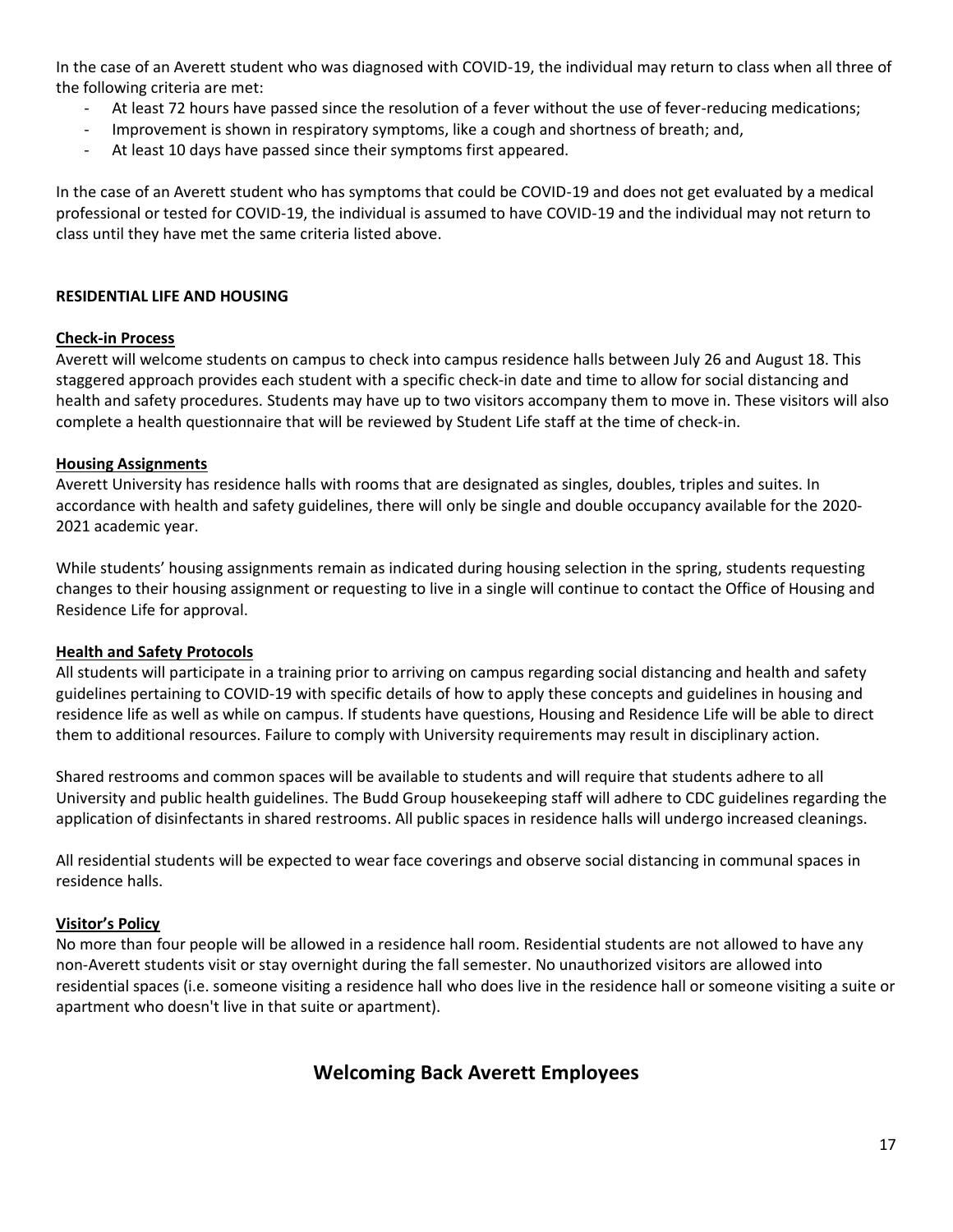The wellbeing of the Averett community is paramount as many employees plan to return to campus this summer. Faculty and staff, many of whom have been working remotely since mid-March, will be coming back to campus in organized increments, beginning July 6 and running throughout July and early August. Averett is offering flexibility in responding to its employees' individual circumstances.

# **Prior to Arrival**

All faculty and staff are required to complete a [return-to-campus questionnaire](https://www.averett.edu/wp-content/uploads/Return-to-Work-Employee-Questionnaire.pdf) prior to their return to on-campus work, as well as certify they have completed a training video for safe practices in the workspace during COVID-19. The Director of Human Resources will work with individual division chairs and supervisors whose employees' return-to-work questionnaires suggest special considerations are necessary. All Averett Athletics staff will additionally follow required NCAA guidelines. Ongoing educational training and frequent communications reinforcing the importance of safe practices in the workspace when appropriate will create a culture of appropriate health and safety behaviors.

# **Upon Arrival**

All employees will be asked to do daily self-monitoring in order to assess for any COVID-19 symptoms through an online link to Averett's LiveSafe system. The questions will include:

- Do you have a Fever of 100.4 F or higher? Do you have a cough?
- Do you have difficulty breathing or shortness of breath?
- Have you experienced close contact exposure to a person who has or is presumed to have COVID-19 within the past 14 days?

Should an employee's schedule need to be altered as a result of any of the above circumstances, staff are instructed to notify their supervisor and faculty are instructed to contact their division chair. In addition, all employees must consult with Averett's Human Resources Office to seek support in regard to next steps and in order to reduce the risk of transmission of disease to others on campus.

# **If an Employee Becomes Sick**

All laws and guidelines that have been issued related to the COVID-19 pandemic will be adhered to for all employees, including flexible leave policies. Checklists for division chairs and supervisors have been issued that outline the protocol for employees returning to work after recovering from the COVID-19 illness.

In the case of an Averett employee who was diagnosed with COVID-19, the individual may return to work when all three of the following criteria are met:

- At least 72 hours have passed since the resolution of a fever without the use of fever-reducing medications;
- Improvement is shown in respiratory symptoms, like a cough and shortness of breath; and,
- At least 10 days have passed since their symptoms first appeared.

In the case of an Averett employee who has potential symptoms of COVID-19 but does not get evaluated by a medical professional or tested for COVID-19, the individual is assumed to have COVID-19 and the individual may not return to work until they have met the same criteria listed above.

# **Business Partners on Campus**

All business partners with employees on campus on a routine basis (e.g. Follett, The Budd Group and Bon Appétit) are to confirm that their employees have watched a training video and/or have been provided COVID-19 training specific to their daily tasks and their interactions with the Averett community.

# **Faculty and Staff Technology Assistance**

Faculty and staff will receive information technology related assistance and support while on campus or working remotely should circumstances warrant. The Information Technology department has a HelpDesk operational plan to provide various services, including face-to-face services, while following the University health and safety protocols. IT staff will be monitoring th[e HelpDesk ticket system,](https://ithelpdesk.averett.edu/) which is also available through the [Student Tools](https://www.averett.edu/student-tools/) section of the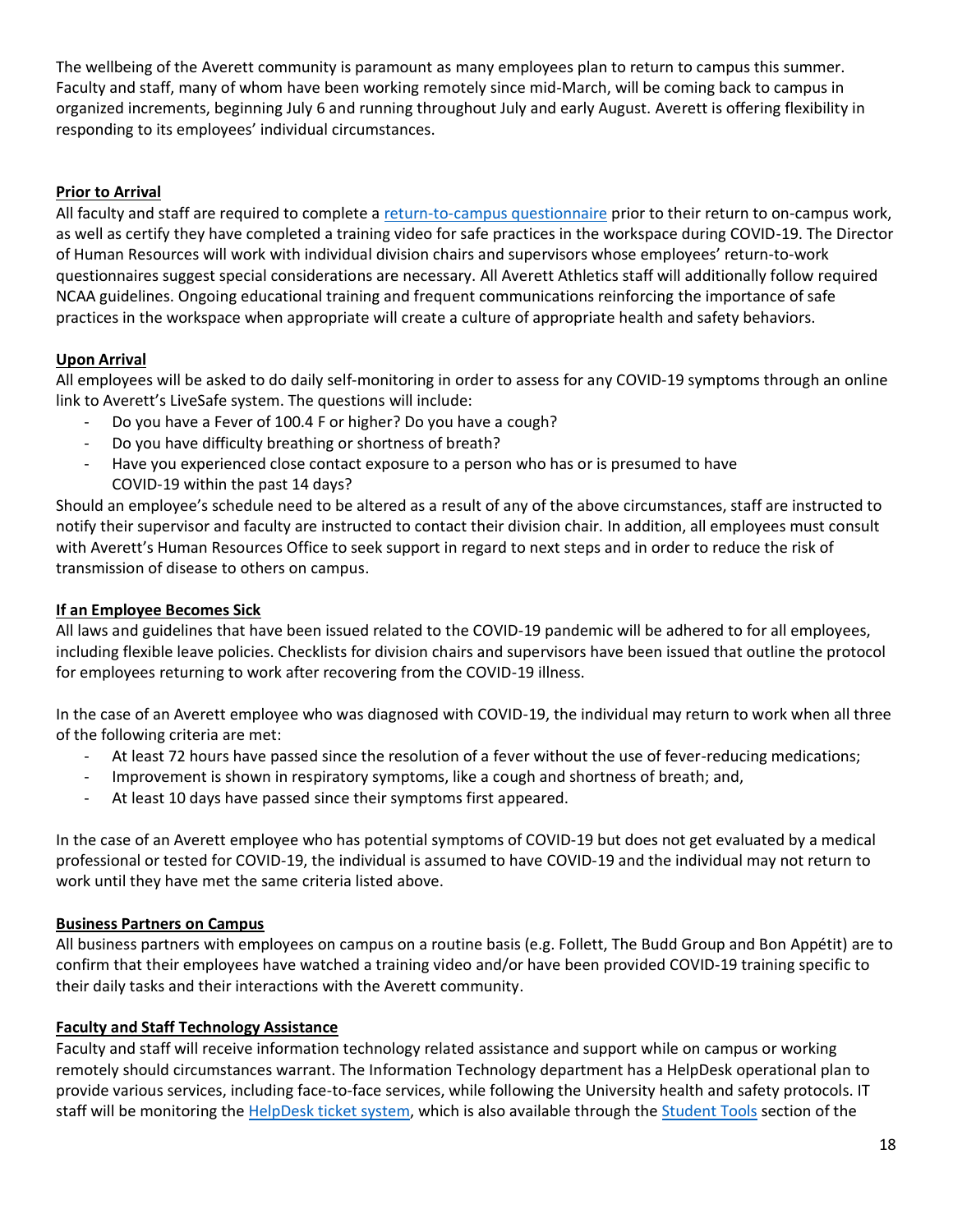Averett website. Assistance will also be provided by calling the IT HelpDesk (434-791-5720) or entering IT's Zoom [meeting](https://averett.zoom.us/j/5268662106) room. The IT staff will answer questions, provide guidance, and with certain limitations and the expressed permission of the employee, gain access to the employee's device in order to assist remotely.

**Footnote:** *Averett University's "One Averett, Together Again" Fall 2020 Plan for Reopening has been certified by Averett President Dr. Tiffany M. Franks. This plan is under review by the State Council of Higher Education for Virginia.*

# **Appendix A: High-Risk Populations**

Persons in higher-risk populations should take extra precautions[. Higher-risk populations are](https://www.cdc.gov/coronavirus/2019-ncov/need-extra-precautions/people-at-higher-risk.html) defined by the [CDC](https://www.cdc.gov/coronavirus/2019-ncov/need-extra-precautions/people-at-higher-risk.html) include:

- People 65 years and older
- People of all ages with underlying medical conditions, particularly if not well controlled, including:
- o chronic lung disease or moderate to severe asthma
- o serious heart conditions
- o immunocompromised
	- Many conditions can cause a person to be immunocompromised, including cancer treatment, smoking, bone marrow or organ transplantation, immune deficiencies, poorly controlled HIV or AIDS, and prolonged use of corticosteroids and other immune weakening medications
- o severe obesity (body mass index [BMI] of 40 or higher)
- o diabetes
- o chronic kidney disease/undergoing dialysis
- o liver disease

If an employee has health or safety concerns about returning to work on-site, the decision to return is ultimately left to the employee in consultation with their physician. If an employee expresses concern for their safety in returning to work, consult with HR to determine if accommodations can be made for alternate work arrangements.

# **Appendix B: Housekeeping Services and Standard Operating Plan by the Budd Group**



# **Averett University: Restart Plan**

The Budd Group works with higher education customers as we are all striving to navigate reopening our schools. This guide shares the company's biggest takeaways after weeks of operating in the midst of the pandemic. This guide includes tips on best safety and cleaning practices, recommendations for enforcing social distancing rules, and advice about communicating with employees.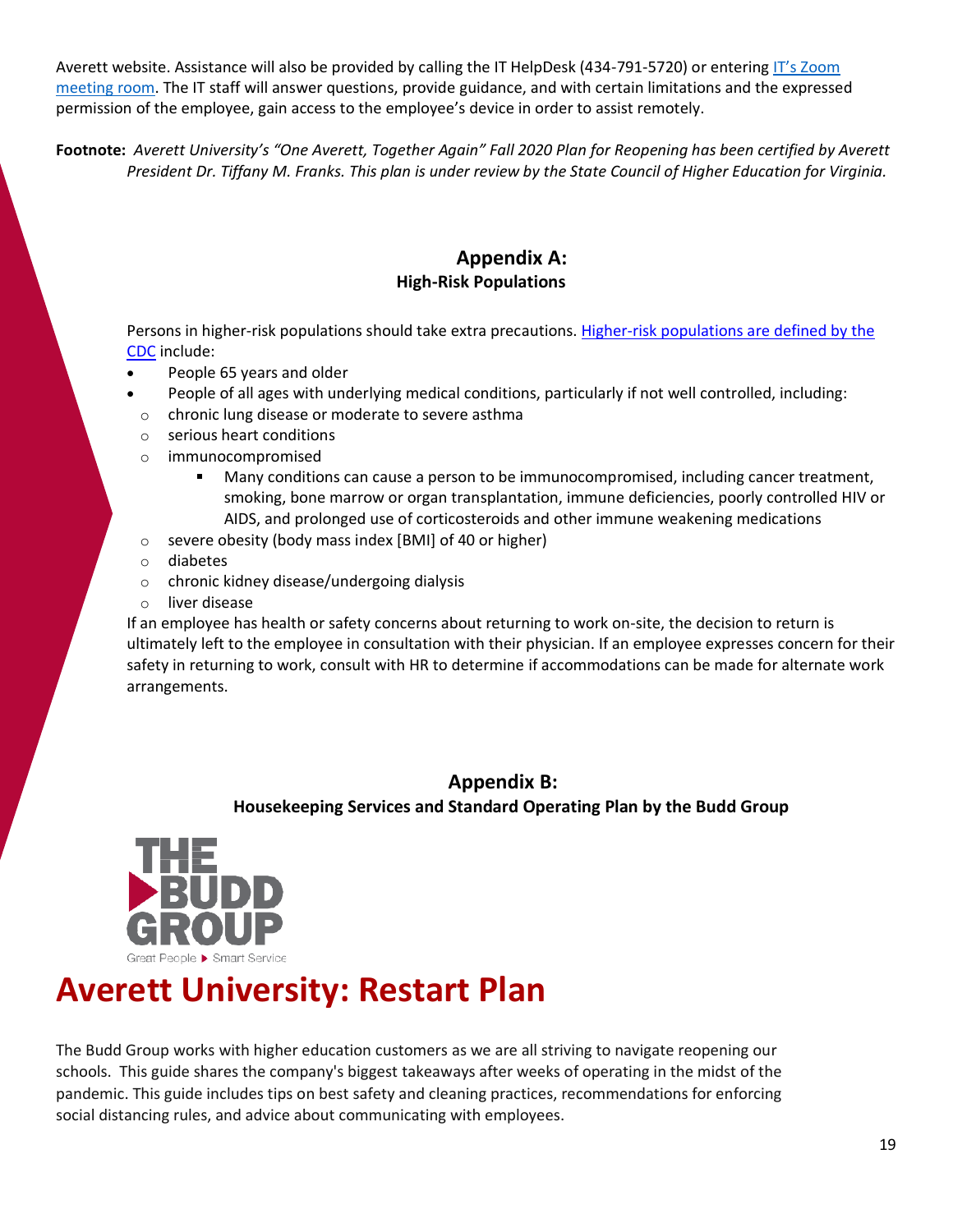Our teams are monitoring government policy changes, Centers for Disease Control (CDC) guidelines, government mandates and public health advancements and will continue to make changes as necessary or appropriate to our protocols and procedures. This guide has been developed in consultation with leading public health medical professionals.

It is our intention to assist you with reopening with a phased approach beginning with reduced occupancy strategies, physical distancing measures in place, temperature checks and no large gatherings. Sure, we know wearing a mask is uncomfortable; however, it will allow our economy to reopen faster. During this time our teams will use cleaning products and protocols which meet EPA guidelines and are approved for use and effective against viruses, bacteria and other airborne and bloodborne pathogens. We are working with our vendors, distribution partners and suppliers to ensure an uninterrupted supply of these cleaning supplies and the necessary PPE.

Not all businesses are the same, but our goals are the same. And while there is no "one shoe that fits approach" we want to do what is needed to make a difference. Taking holistic approach to safety and wellbeing of our employees while we aid your teams will lead to better outcomes. Working together we can all support each other and help reopen businesses safely.

# *1. Communication Strategy*

Tensions run high during a crisis but keeping a level-head and maintaining a human element in communications will help organizations in the long run. Remember, the goal of crisis communications is to calm nerves, share valuable and relevant information and provide resources that empower employees to make informed decisions about their health and safety. Below you will find key elements for providing communication to building occupants and visitors during your reopening process.

# **Audio Broadcasting**

 $\checkmark$  Audio recordings to remind staff and students of physical distancing rules and hygiene guidance with regards to handwashing. Airing these messages every 15 minutes

# **Traffic & Distancing Signage**

- $\checkmark$  Encourage physical distancing with widespread signage
- **Crisis De-escalation Tips:**
	- $\checkmark$  Prepare staff and students for confrontations with "de-escalation" tips. In many ways, the pandemic has brought out the best in people, but the stress and fear can lead some to be confrontational (*[CPI: Top 10 De-Escalation](https://www.robeson.k12.nc.us/site/handlers/filedownload.ashx?moduleinstanceid=41936&dataid=117911&FileName=CPI-s-Top-10-De-Escalation-Tip.pdf)  [Tips](https://www.robeson.k12.nc.us/site/handlers/filedownload.ashx?moduleinstanceid=41936&dataid=117911&FileName=CPI-s-Top-10-De-Escalation-Tip.pdf)*).

# **Daily Pre-Shift Staff Huddle**

 $\checkmark$  Prepare huddle guides or talking points for professors and staff to use that encourage students to follow recommended hygiene practices (*[OSHA: Guidance on Preparing Workplaces for COVID-19](https://www.osha.gov/Publications/OSHA3990.pdf)*).

# **Away From School and Work Hygiene**

Knowing that these items alone are not enough, educate staff and students on good personal hygiene and other healthy habits while not working (*[CDC: Handwashing and Hand Sanitizer Use at Home, at Play, and Out](https://www.cdc.gov/handwashing/pdf/hand-sanitizer-factsheet.pdf)  [and About](https://www.cdc.gov/handwashing/pdf/hand-sanitizer-factsheet.pdf)*)

# **Entrance Guidance**

 $\checkmark$  Ask visitors who are required to enter your locations to follow the guidance of local, state and federal governments in regard to wearing masks and other PPE equipment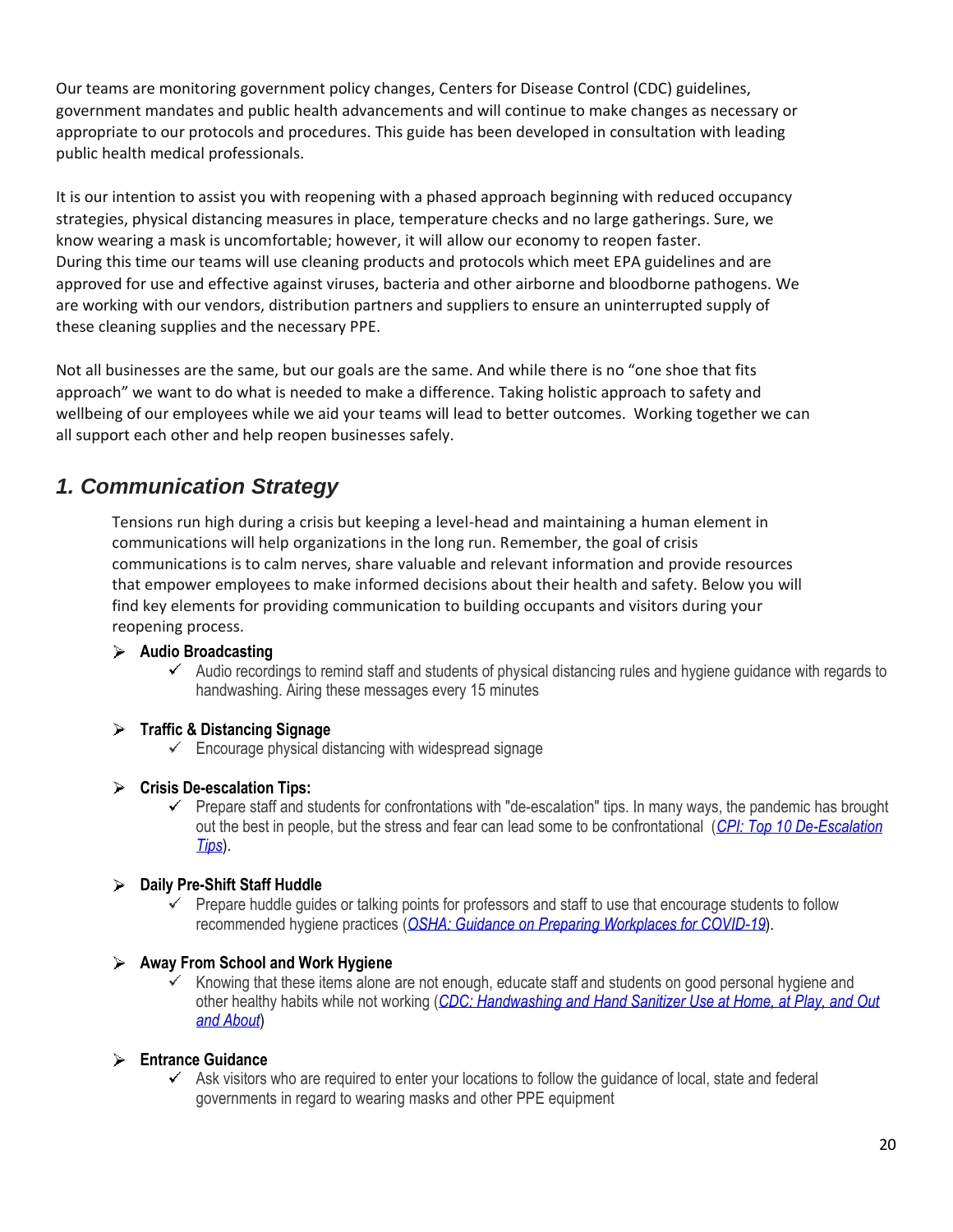- $\checkmark$  Use closed for cleaning signs if necessary during "Daily Disinfecting" services.
- $\checkmark$  Properly greet students, staff, administrators and visitors at main entrance with instructions and verifying symptoms have been checked.
- $\checkmark$  Communication on hand washing for personal carried throughout campus such as backpacks

# *2. Facility Preparedness Strategy*

Forming a response team and assigning responsibilities is one of the crucial steps in emergency response planning. If your emergency response team members are not familiar with their roles and responsibilities, important response actions may be missed. Provided below are a few guidelines for forming teams. Also drafting policies/procedures are a critical foundation of the re-opening process.

- **Dedicated Response Team**
	- Set up a Response Team (Task Force, Emergency Response Team, etc.).

# **Develop Standard Protocol**

- Have a plan in place to review and understand responsibilities and protocol that are to be followed:
- Team Structure: Team meet daily once established:

| <b>LAccess Control</b>               | <b>I</b> Prevention & Protocol      |
|--------------------------------------|-------------------------------------|
| <b>I</b> Sanitization & Disinfection | <b>Communication &amp; Training</b> |
| <b>IPPE &amp; Materials</b>          | <b>Daily Case Evaluation</b>        |

# **Monitor Developing Guidelines**

 $\checkmark$  Stay abreast of guidance from federal, state, local, tribal, and/or territorial health agencies.

# **Basic Infection Prevention**

- $\checkmark$  Prompt identification and isolation of potentially infectious individuals is a critical step in protecting workers, customers, visitors, and others at a worksite.
- $\checkmark$  Hold meetings with transportation provider to review protocols, implement disinfection protocol for buses if applicable.

# *3. Cleaning & Disinfection: Athletic Spaces*

Transmission of coronavirus in general occurs much more commonly through respiratory droplets than through fomites. Current evidence suggests that SARS-CoV-2 may remain viable for hours to days on surfaces made from a variety of materials. Cleaning of visibly dirty surfaces followed by disinfection is a best practice measure for prevention of COVID-19 and other viral respiratory illnesses in community settings. (*[CDC: Cleaning And Disinfecting Your Facility](https://www.cdc.gov/coronavirus/2019-ncov/community/disinfecting-building-facility-H.pdf)*). **Cleaning Frequency:**

 $\checkmark$  Increase cleaning frequency throughout the facility and bathrooms, consider misting disinfection frequency with current providers (CDC: Cleaning and Disinfecting Your Facility).

a) Interior: Sanitize the following areas at least once per hour

- Guest and garage elevators Entry doors
- Vending machines Credenzas
- Stairway handrails Indoor seating
- Dining tables and counters All high touch points
- b) Exterior: Sanitize the following areas at least once per hour
	- Exit doors Water fountains
	- Exterior handrails Employee smoking areas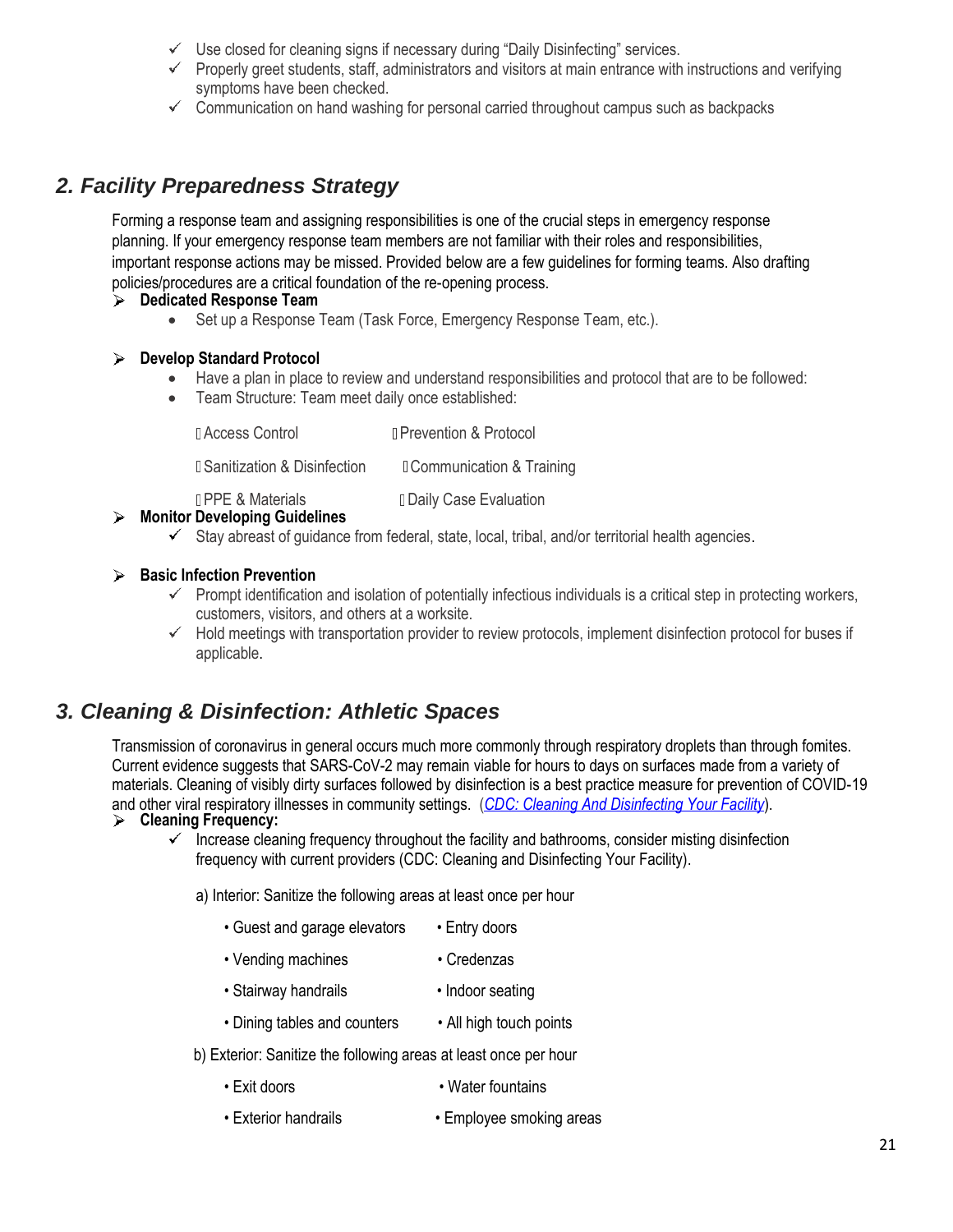# **Disinfect High Touch Points:**

- $\checkmark$  Assign dedicated staff to wipe down high touch points with disinfectants during hours of operations
- $\checkmark$  Daily disinfecting timesheet noting the last time area was disinfected.

# **Sanitation Stations:**

 $\checkmark$  Enhance daily sanitation practices by setting up stations to include teacher/students, hand-held devices, food services, entrances/exits, etc.

# **Non-fixed Equip Cleaning**

- Instruct maintenance staff to wipe down equipment, including pallet jacks, ladders, supply carts, forklifts, golf carts and bikes between uses.
- $\checkmark$  Daily disinfecting timesheet noting the last time area was disinfected.

# **Essential Staff Only:**

 $\checkmark$  Temporarily suspend visitors from all public space locations unless business critical.

# *4. Cleaning & Disinfection: Classroom Areas*

# **Cleaning Frequency:**

 $\checkmark$  Increase cleaning frequency throughout the facility and bathrooms, consider misting disinfection frequency with current providers

a) Production: Sanitize the following areas at least once per hour

**I** Main employee walkways I Entry doors

I Vending machines I All high touch points

D Stairway handrails

# **Disinfect High Touch Points:**

- $\checkmark$  Assign dedicated staff to wipe down high touch points with disinfectants during hours of operations
- $\checkmark$  Daily disinfecting timesheet noting the last time area was disinfected.

# **Sanitation Stations:**

 $\checkmark$  Enhance daily sanitation practices by setting up stations to include teacher/students, hand-held devices, food services, entrances/exits, etc.

# **Non-fixed Equip Cleaning**

- $\checkmark$  Instruct staff to wipe down desk and space them 6' apart
- $\checkmark$  Daily disinfecting timesheet noting the last time area was disinfected.

# **Essential Staff Only:**

 $\checkmark$  Temporarily suspend visitors from all public space locations unless business critical.

# *5. Cleaning & Disinfection* **Disinfect High Touch Points:** *: Student Health*

- $\checkmark$  Assign dedicated staff to wipe down high touch points with disinfectants during hours of operations
- $\checkmark$  Daily disinfecting timesheet noting the last time area was disinfected.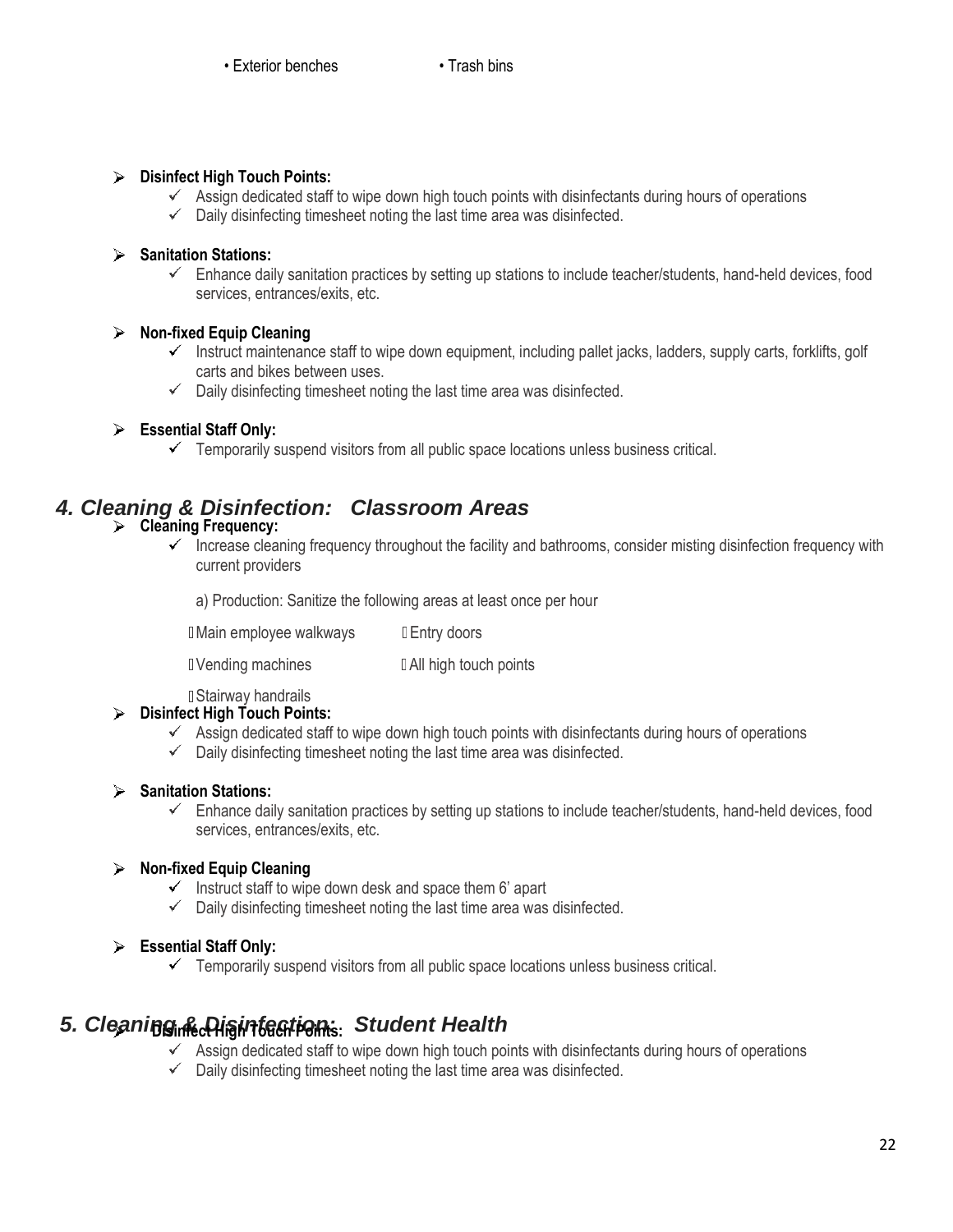# **Sanitation Stations:**

 $\checkmark$  Enhance daily sanitation practices by setting up stations to include teacher/students, hand-held devices, food services, entrances/exits, etc.

# *6. Cleaning & Disinfection: Office Spaces*

# **Cleaning Frequency:**

- Increase cleaning frequency throughout the facility and bathrooms, consider misting disinfection frequency with current providers
	- a) Interior: Sanitize the following areas at least once per hour
	- Desk (keyboards, phones, etc.) DEntry doors
	- Duight Switches **Credenzas**
	- **I** Mail box / printing area II Indoor seating
- - $\Box$  Tables and counters  $\Box$  All high touch points

# **Disinfect High Touch Points:**

 $\checkmark$  Assign dedicated staff to wipe down high touch points with disinfectants during hours of operations

# **Sanitation Stations:**

 $\checkmark$  Enhance daily sanitation practices by setting up stations to include teacher/students, hand-held devices, food services, entrances/exits, etc.

# **Non-fixed Equip Cleaning**

- $\checkmark$  Instruct staff to wipe down desk and space them 6' apart
- $\checkmark$  Daily disinfecting timesheet noting the last time area was disinfected.

# **Essential Staff Only:**

 $\checkmark$  Temporarily suspend visitors from all public space locations unless business critical.

# *7. Cleaning & Disinfection: Transportation Buses*

# **Disinfect High Touch Points:**

 $\checkmark$  Assign dedicated employee to wipe down high touch points with disinfectants and remediation cleaning for the buses.

# **Sanitation Stations:**

 $\checkmark$  Hand sanitizer dispensers on school buses

# *8. Cleaning & Disinfection: Dorm Life*

# **Cleaning Frequency:**

- $\checkmark$  Increase cleaning frequency throughout the facility and bathrooms, consider misting disinfection frequency with current providers
	- a) Interior: Sanitize the following areas at least once per hour
	- Desk (keyboards, phones, etc.) DEntry doors
	- D Light Switches **Credenzas**
	- I Mail box / printing area I Indoor seating
	- **Tables and counters All high touch points**

# **Disinfect High Touch Points:**

- $\checkmark$  Assign dedicated staff to wipe down high touch points with disinfectants during hours of operations
- $\checkmark$  Cleaning supplies for dorm rooms, exchange process, centralized station for refills and products

# **Sanitation Stations:**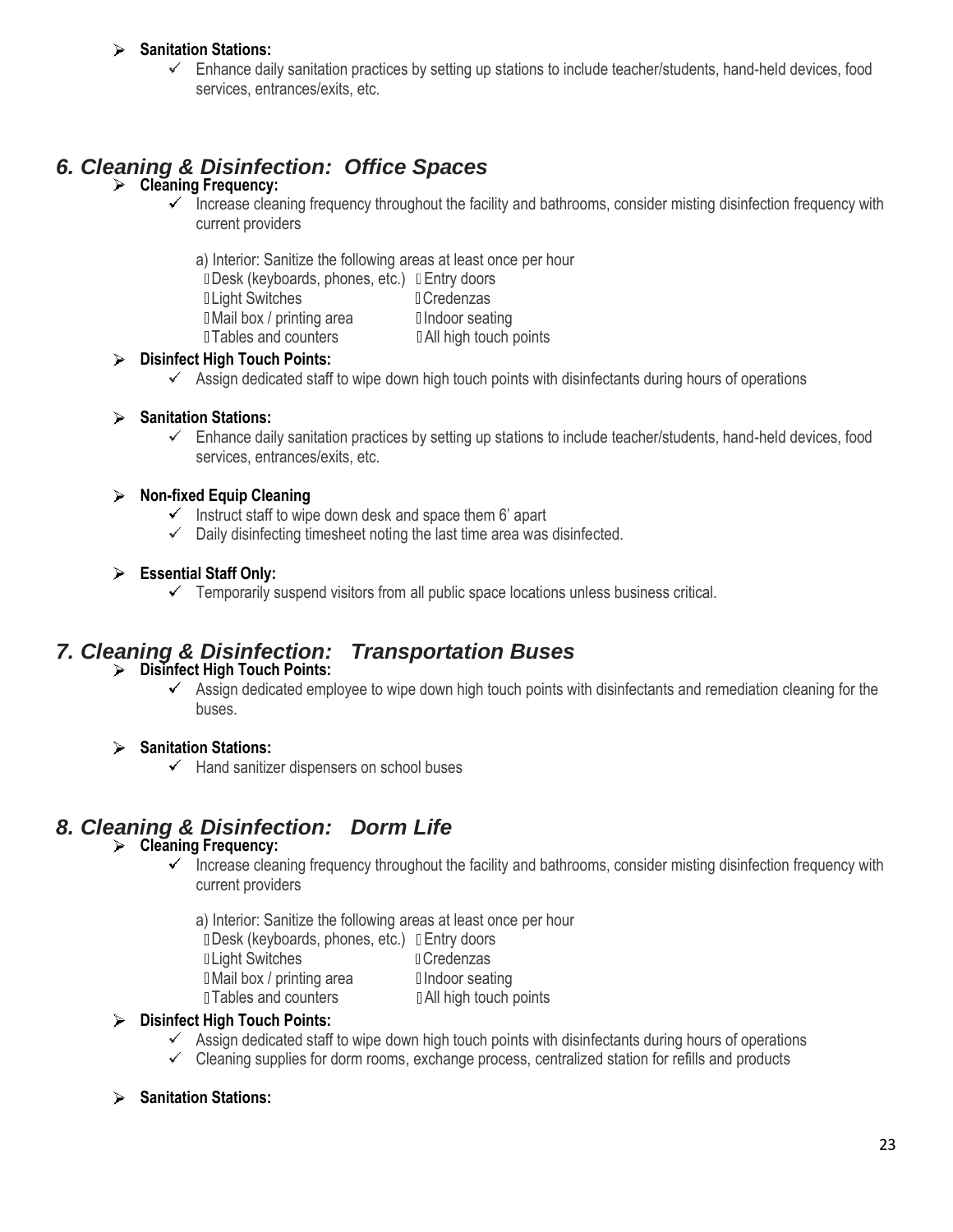$\checkmark$  Enhance daily sanitation practices by setting up stations to include teacher/students, hand-held devices, food services, entrances/exits, etc.

# **Fixed Structure Barrier Protection**

 $\checkmark$  Cleaning supplies for dorm rooms, exchange process, centralized station for refills and products

# **Non-fixed Equip Cleaning**

- $\checkmark$  Instruct staff to wipe down items and space them 6' apart
- $\checkmark$  Daily disinfecting timesheet noting the last time area was disinfected.

# **Essential Staff Only:**

- $\checkmark$  Temporarily suspend visitors from all public space locations unless business critical.
- $\checkmark$  Sealed doors when sanitation services are complete, sign that says "this room is fresh and sanitized" placed on door.

# **Welcome Back Kit:**

Kits containing hand sanitizer, mask, wipes, add your logo, personalize the kit

# *9. Cleaning & Disinfection: Student Health*

- **Disinfect High Touch Points:**
	- $\checkmark$  Assign dedicated staff to wipe down high touch points with disinfectants and remediation cleaning for the campus student health facility.

# **Sanitation Stations:**

 $\checkmark$  Increase the availability of hand sanitizer, wipes, for both visitors and employees.

# *10. Supply Chain:*

Though it is difficult to predict the exact consequences of coronavirus, organizations might begin to see impacts across the supply chain. Procurement will be essential in helping businesses manage these events, with focus consolidation and MRO concepts. Supplier management will emerge from the shadows a business work together to reopen.

# **Materials Procurement:**

# **Personal Protective Equipment**

 $\checkmark$  Purchase minimal of 90 day supply of personal protective equipment, such as masks and gloves, and make sure they know how to properly use and dispose of these items (*[CDC: Mask Understanding The Difference](https://www.cdc.gov/niosh/npptl/pdfs/UnderstandDifferenceInfographic-508.pdf)*

# **Sanitizers/Hand Wipes**

- $\checkmark$  Provide resources that promotes personal hygiene:
	- I Tissues I No-touch trash cans

Hand soap Disinfectant (*[EPA: Disinfectants for Use Against SARS-CoV-2\)](https://www.epa.gov/pesticide-registration/list-n-disinfectants-use-against-sars-cov-2)*

Alcohol-based hand rubs, at least 70 percent alcohol

Disposable towels for both visitors and employees

# **Non-Contact Thermometer**

 $\checkmark$  To ensure temperature checks at the beginning of each shift purchase Non-Contact Thermometer (Suggested: 1 per 100 employees/shift).

# **Disinfection Cleaning Signs**

- $\checkmark$  Purchase signs for "Daily Disinfecting" services which can be used to block areas off
- $\checkmark$  Cleaning supplies for dorm rooms, exchange process, centralized station for refills and products

)